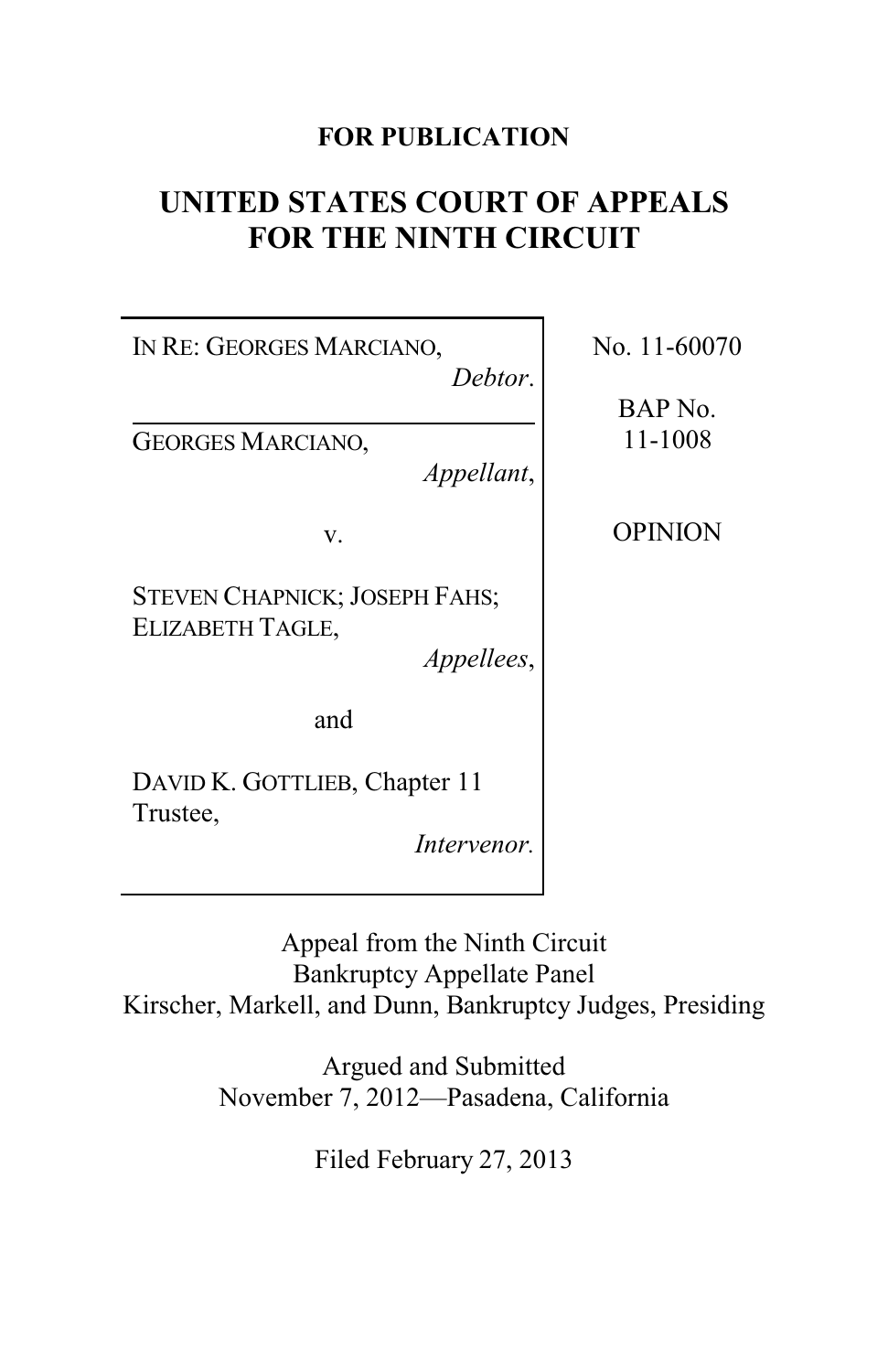Before: Susan P. Graber, Sandra S. Ikuta, and Andrew D. Hurwitz, Circuit Judges.

> Opinion by Judge Hurwitz; Dissent by Judge Ikuta

### **SUMMARY\***

## **Bankruptcy**

Affirming the bankruptcy court's summary judgment, the panel held that an involuntary bankruptcy petition met the requirements of 11 U.S.C.  $\S$  303(b)(1) even though the judgments obtained by the petitioning creditors were on appeal when the petition was filed.

Following the "*Drexler*" rule, and declining to follow the approach of the Fourth Circuit, the panel held that an unstayed state judgment on appeal is per se a "claim against [the debtor] that is not contingent as to liability or the subject of a bona fide dispute as to liability or amount," and thus meets the requirements of  $\S$  303(b)(1) for the claims of petitioning creditors.

The panel also held that service of the summons and complaint was proper, and the bankruptcy court did not err in entering an order precluding discovery as to the petitioning creditors' alleged bad faith in filing the involuntary petition.

**<sup>\*</sup>** This summary constitutes no part of the opinion of the court. It has been prepared by court staff for the convenience of the reader.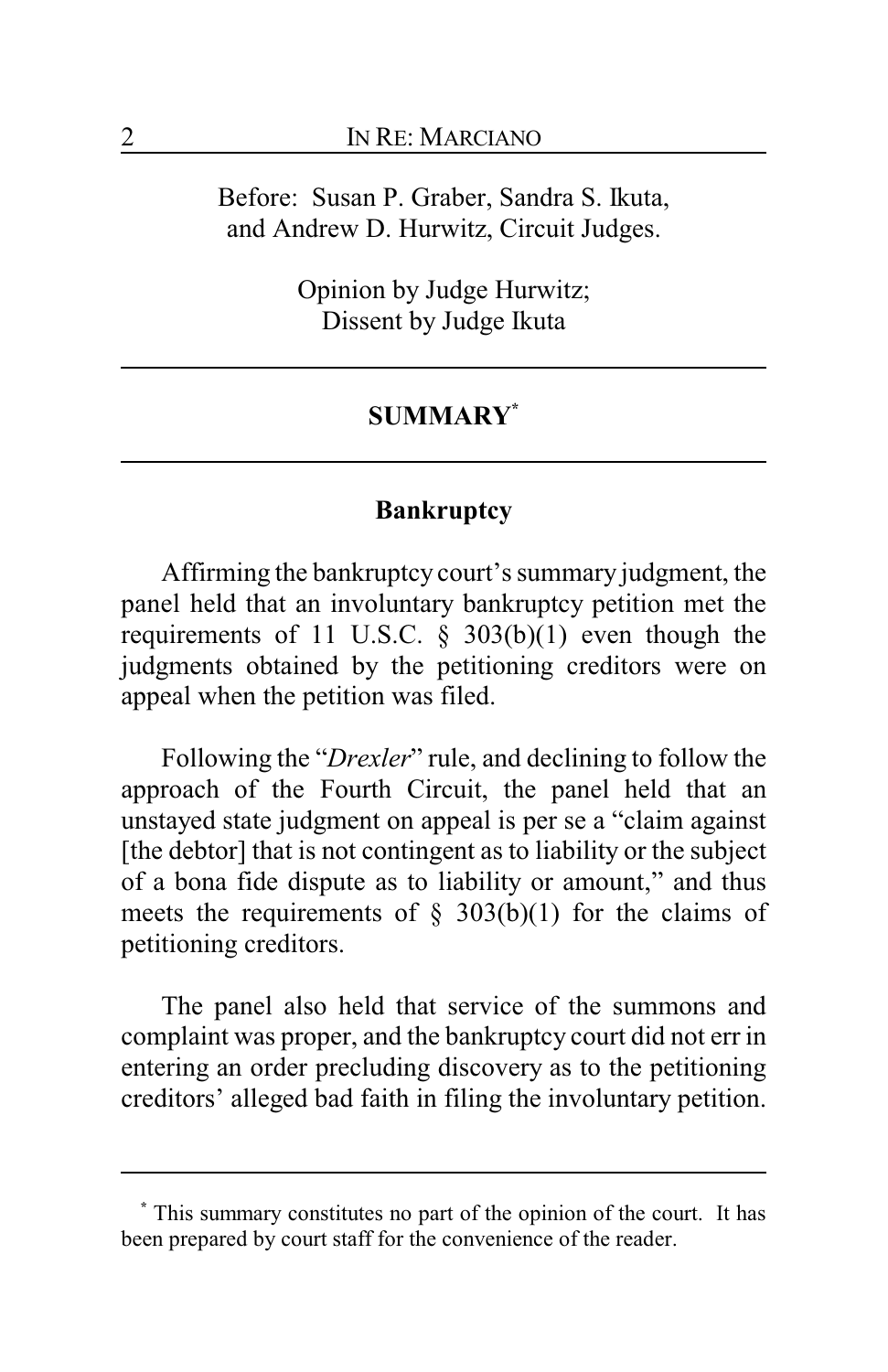Dissenting, Judge Ikuta wrote that the majority's adoption of a per se rule for claims arising from certain state court judgments created a circuit split, was contrary to *In re Vortex Fishing Sys., Inc.*, 277 F.3d 1057 (9th Cir. 2001), and erased a protection given to debtors under the Bankruptcy Code.

## **COUNSEL**

Daniel J. McCarthy, Hill, Farrer & Burrill, LLP, Los Angeles, California; Richard C. Macias and Sanford L. Frey, Creim Macias Koenig & Frey LLP, Los Angeles, California, for Appellant/Chapter 11 Debtor.

Bradley E. Brook, Law Offices of Bradley E. Brook, Los Angeles, California, for Appellees/ Petitioning Creditors.

Jeremy V. Richards, Pachulski Stang Ziehl & Jones LLP, Los Angeles, California, for Chapter 11 Trustee.

#### **OPINION**

HURWITZ, Circuit Judge:

This case presents a question of first impression in this court: Under § 303(b)(1) of the Bankruptcy Code, 11 U.S.C. § 303(b)(1), is an unstayed state judgment on appeal *per se* a "claim against [the debtor] that is not contingent as to liability or the subject of a bona fide dispute as to liability or amount?" Our answer to that question is "yes."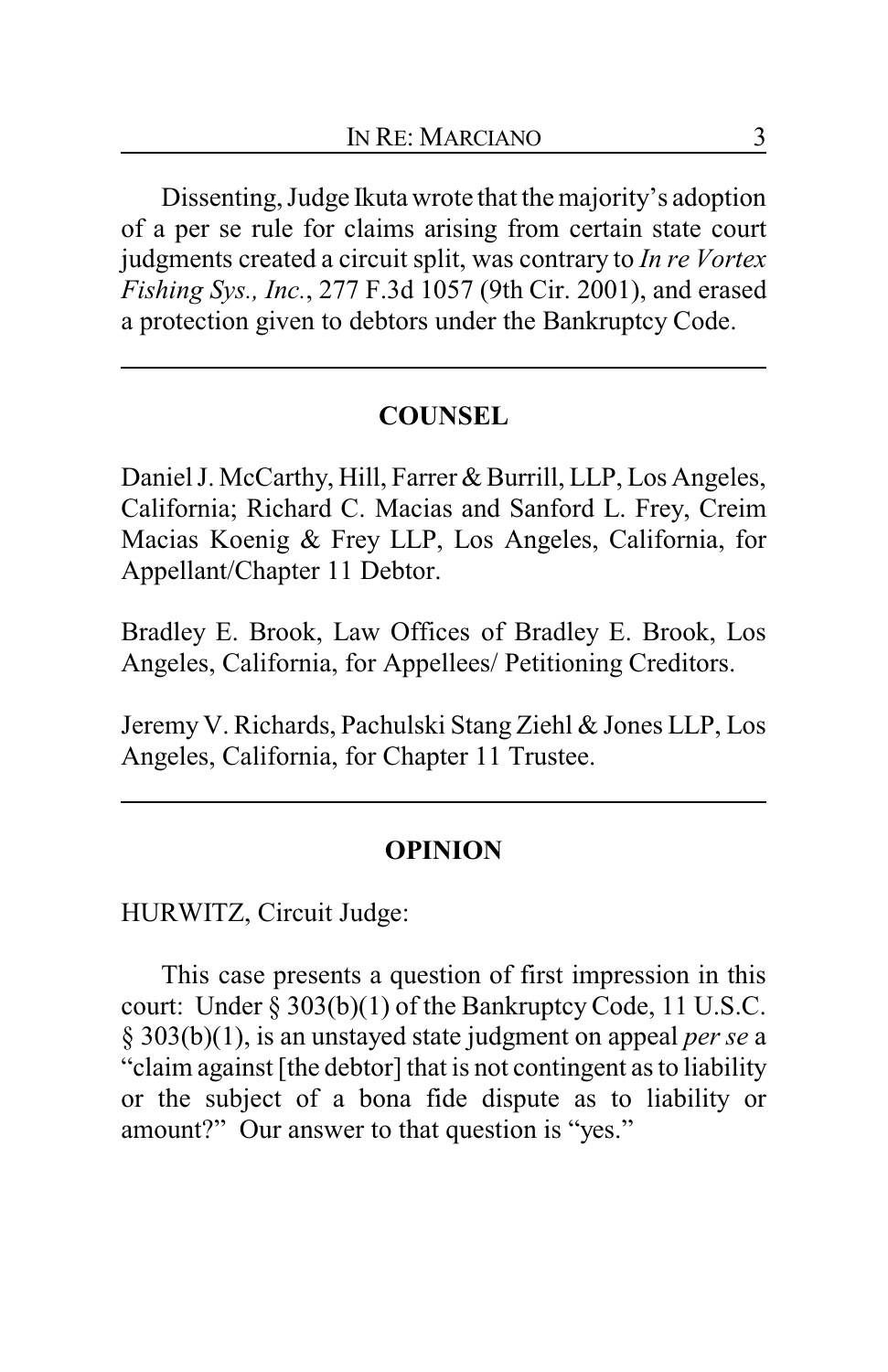#### **I.**

In 2007, Georges Marciano sued five of his former employees in California Superior Court, alleging theft. Three employees—Joseph Fahs, Steven Chapnick, and Elizabeth Tagle (the "Petitioning Creditors")—cross-complained, alleging defamation and intentional infliction of emotional distress. As a sanction for a pattern of discovery abuses, the state trial court struck Marciano's answers to the crossclaims. After a jury trial on damages, the trial court entered judgments in favor of Fahs, Chapnick, and Tagle for \$55 million, \$35 million, and \$15.3 million, respectively.<sup>1</sup>

Marciano appealed the three judgments to the California Court of Appeal but did not post a bond to stay them during appeal. *See* Cal. Civ. Proc. Code § 917.1(1) ("Unless an undertaking is given, the perfecting of an appeal shall not stay enforcement of the judgment or order in the trial court if the judgment or order is for . . . [m]oney or the payment of money . . ."). The Superior Court and Court of Appeal denied Marciano's stay requests, and the California Supreme Court denied his petition for review.

In addition to the Petitioning Creditors, five others had obtained judgments against Marciano totaling approximately \$190 million. While the appeals of the Petitioning Creditors' judgments were pending, various judgment creditors began collection efforts. The Petitioning Creditors then filed an involuntary petition, pursuant to  $\frac{8}{9}$  303(b)(1) of the

<sup>&</sup>lt;sup>1</sup> The jury originally returned verdicts in the amount of \$74,044,000 in favor of each Petitioning Creditor. The trial court reduced the jury awards so that the damages did not exceed the amount demanded in each crosscomplaint.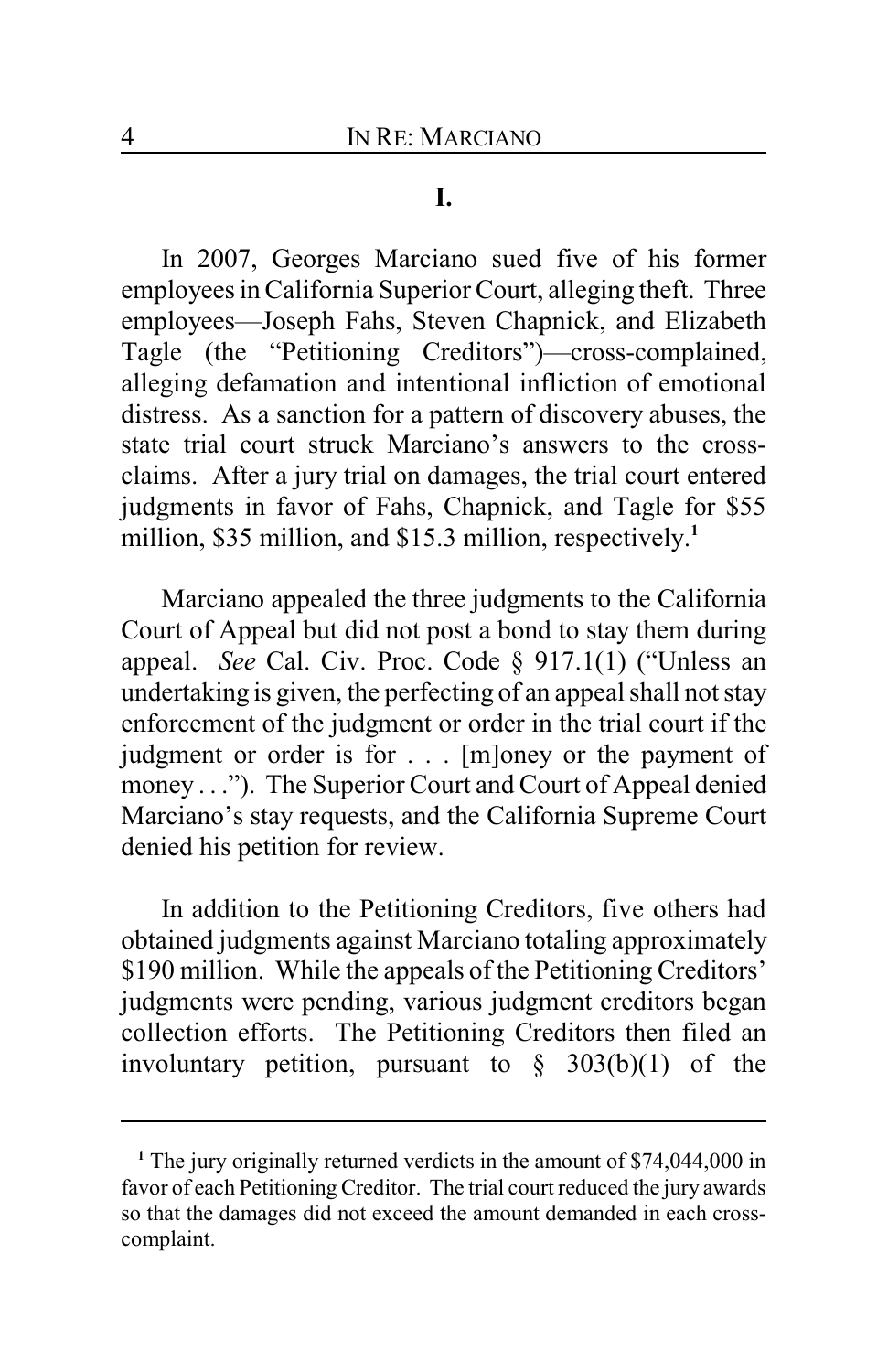Bankruptcy Code, against Marciano in the United States Bankruptcy Court for the Central District of California.

Marciano moved to dismiss the petition for defective service of process. The bankruptcy court denied the motion. The bankruptcy court subsequently rejected Marciano's efforts to conduct discovery as to whether the involuntary petition had been filed in bad faith and granted the Petitioning Creditors' motion for summary judgment. *In re Marciano*, 446 B.R. 407 (Bankr. C.D. Cal. 2010). The United States Bankruptcy Appellate Panel for the Ninth Circuit ("BAP") affirmed. *Marciano v. Fahs* (*In re Marciano*), 459 B.R. 27 (B.A.P. 9th Cir. 2011).

This appeal followed. We have jurisdiction pursuant to 28 U.S.C. § 1291 and 28 U.S.C. § 158.**<sup>2</sup>**

#### **II.**

Marciano's first argument on appeal—that the bankruptcy court erred in denying his motion to dismiss for defective service of process—need not detain us long. Bankruptcy Rule 7004(b) permits service of the summons and complaint by first class mail "to the individual's dwelling house or usual place of abode or to the place where the individual regularly conducts a business or profession." Fed. R. Bankr. P. 7004(b)(1). The petition and summons here were served at

**<sup>2</sup>** Upon Marciano's motion, we granted a stay pending appeal, subject to appropriate conditions to be established by the BAP. The BAP then issued an order establishing such conditions and giving Marciano thirty days to satisfy them. Rather than comply, Marciano filed a motion to vacate or modify the conditions in this court. We denied that motion and dissolved the stay.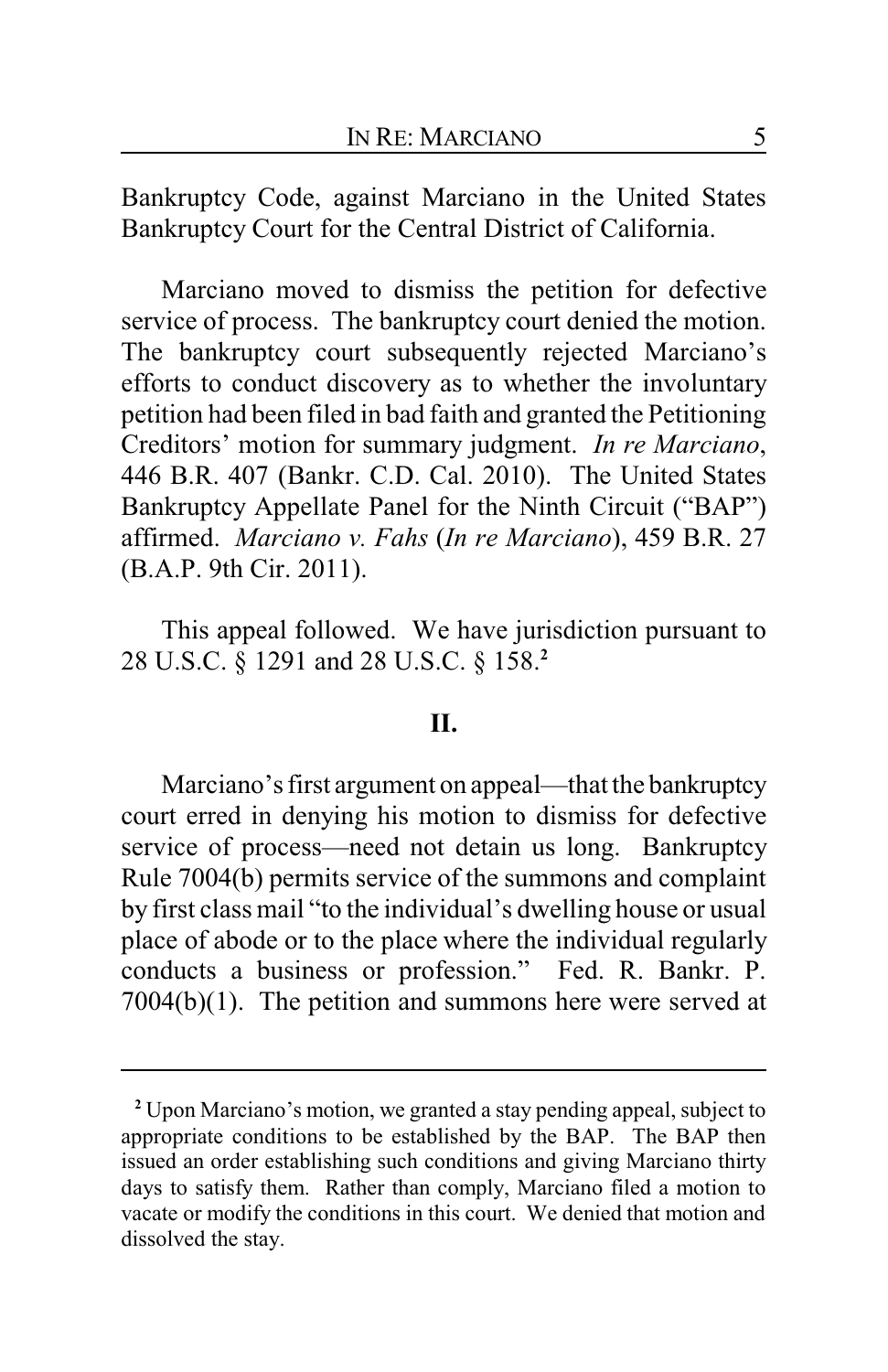a Beverly Hills address. At the time of service, Marciano had listed that address with the California Secretary of State as the place where he could be served with process as the agent for four of his businesses. Marciano's designation of the Beverly Hills address for service of process was a certification that he either lived at or regularly conducted business there, *see* Cal. Corp. Code § 1502(b), and the bankruptcy court therefore did not err in denying the motion to dismiss.

## **III.**

Marciano's second argument, however, requires more extended discussion. He contends that, because the judgments obtained by the Petitioning Creditors were on appeal when the involuntary petition was filed, the bankruptcy court should have dismissed the petition as not meeting the requirements of  $\S$  303(b)(1) of the Bankruptcy Code.

Under  $\S$  303(b)(1), an involuntary bankruptcy may be commenced against a debtor by the filing of a petition

> by three or more entities, each of which is either a holder of a claim against such person that is not contingent as to liability or the subject of a bona fide dispute as to liability or amount, or an indenture trustee representing such a holder, if such noncontingent, undisputed claims aggregate at least \$14,425 more than the value of any lien on property of the debtor securing such claims held by the holders of such claims[.]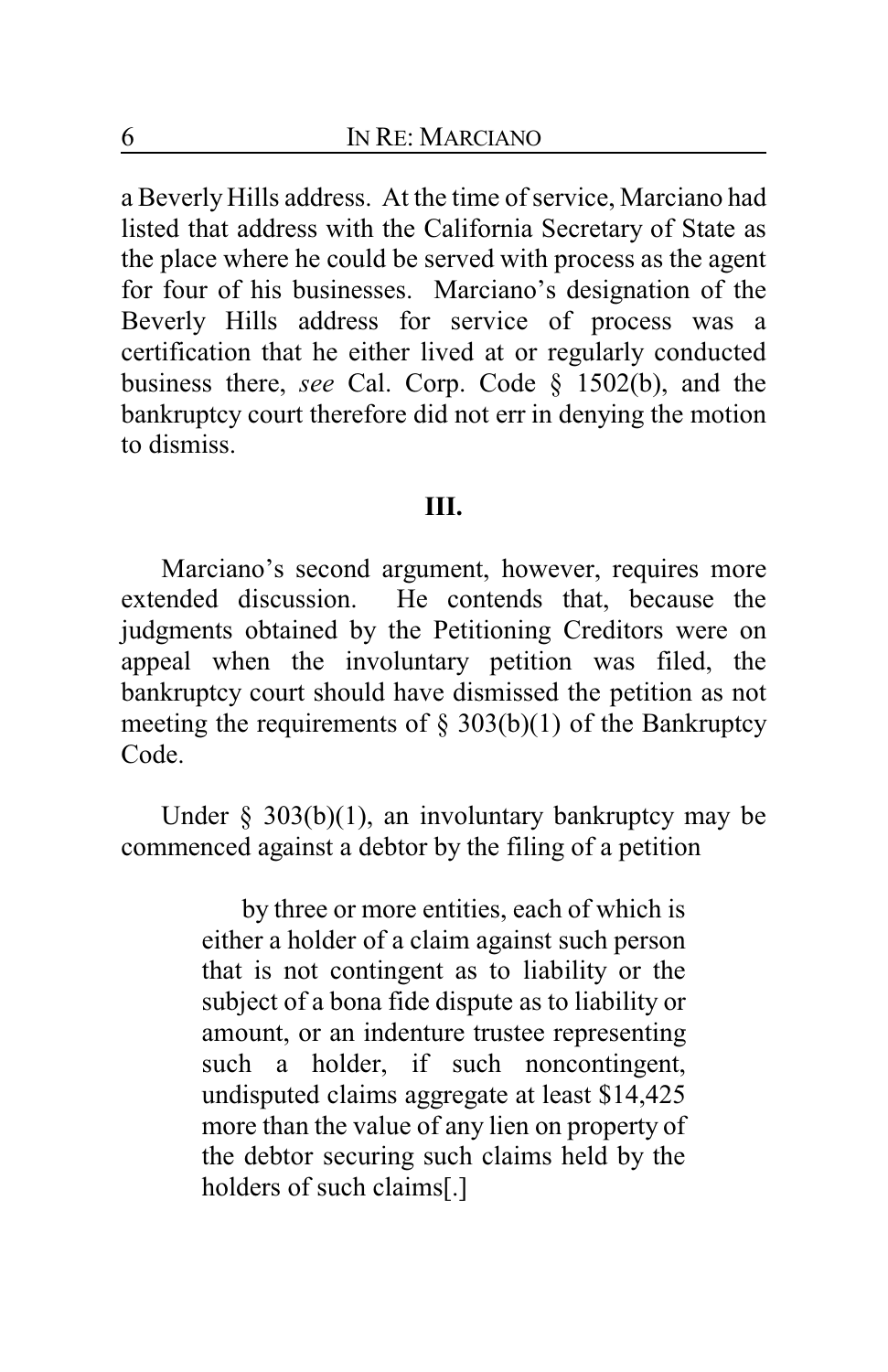11 U.S.C. § 303(b)(1) (footnote omitted). The bankruptcy court and the BAP successively held that an unstayed nondefault state judgment is a claim not in bona fide dispute as to liability or amount under § 303(b)(1). *In re Marciano*, 446 B.R. at 422; *In re Marciano*, 459 B.R. at 54–55. Because the issue turns on interpretation of the Bankruptcy Code, we review those holdings de novo. *Temecula v. LPM Corp.* (*In re LPM Corp.*), 300 F.3d 1134, 1136 (9th Cir. 2002).

Perhaps because the Bankruptcy Code does not define "bona fide dispute," interpretation of  $\S 303(b)(1)$  has divided courts. The majority view—the "*Drexler*" rule—is that unstayed non-default state judgments on appeal are not subject to bona fide dispute for purposes of § 303(b)(1).**<sup>3</sup>** *In re Drexler*, 56 B.R. 960, 967 (Bankr. S.D.N.Y. 1986); *accord In re AMC Investors, LLC*, 406 B.R. 478, 487 (Bankr. D. Del. 2009); *Norris v. Johnson* (*In re Norris*), 1997 WL 256808, at \*5, 114 F.3d 1182 (5th Cir. 1997); *In re Euro-Am. Lodging Corp.*, 357 B.R. 700, 712 (Bankr. S.D.N.Y. 2007) (per curiam) (unpublished); *In re Amanat*, 321 B.R. 30, 37 (Bankr. S.D.N.Y. 2005); *In re Raymark Indus., Inc.*, 99 B.R. 298, 300 (Bankr. E.D. Pa. 1989); *In re Caucus Distribs., Inc.*, 83 B.R. 921, 929 (Bankr. E.D. Va. 1988). Cases following this approach reason that it would be "contrary to the basic principles respecting, and would effect a radical alteration of, the long-standing enforceability of unstayed final judgments

<sup>&</sup>lt;sup>3</sup> When a claim arises from a default judgment, the bankruptcy court may determine whether the court entering the judgment lacked personal jurisdiction. *See In re AMC Investors, LLC*, 406 B.R. 478, 487 (Bankr. D. Del. 2009); *see also Ins. Corp. of Ireland, Ltd. v. Compagnie des Bauxites de Guinee*, 456 U.S. 694, 706 (1982) ("A defendant is always free to ignore the judicial proceedings, risk a default judgment, and then challenge that judgment on jurisdictional grounds in a collateral proceeding.").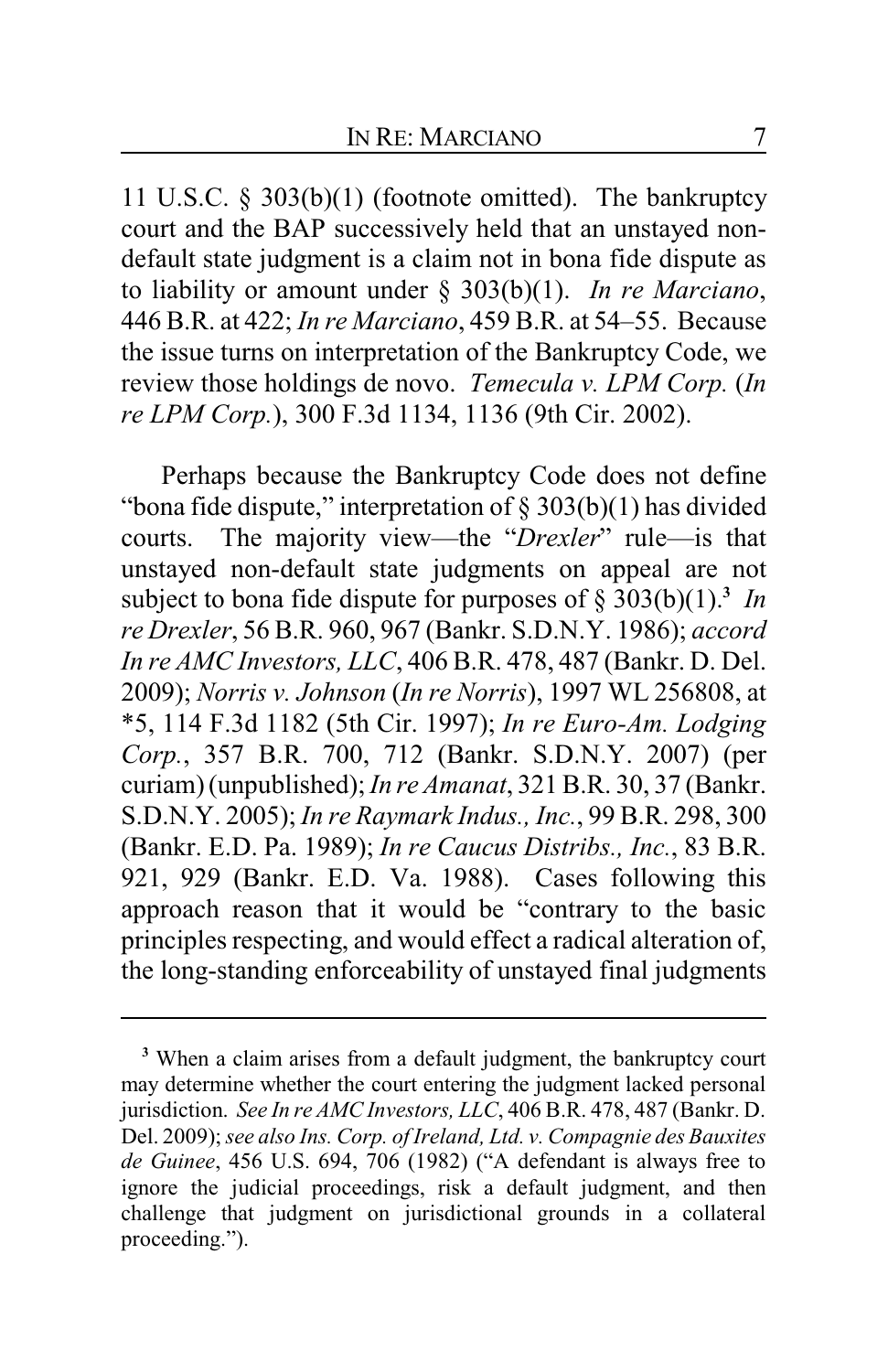to hold that the pendency of the debtor's appeal created a 'bona fide dispute.'" *In re AMC Investors*, 406 B.R. at 484 (quoting *In re Drexler*, 56 B.R. at 967).

The minority approach—the "*Byrd*" rule—holds that, although "it will be the unusual case in which a bona fide dispute exists in the face of claims reduced to state court judgments[,] [s]uch judgments do not guarantee the lack of a bona fide dispute." *Platinum Fin. Servs. Corp. v. Byrd* (*In re Byrd*), 357 F.3d 433, 438 (4th Cir. 2004). Under the *Byrd* rule, the petitioning creditor makes a "prima facie" case of compliance with § 303(b)(1) by presenting an unstayed state judgment, but the debtor is given the opportunity nonetheless to demonstrate the existence of a bona fide dispute as to liability or the amount of the debt. *Id*. at 439; *accord In re Henry S. Miller Commercial*, *LLC*, 418 B.R. 912, 920–21 (Bankr. N.D. Tex. 2009); *In re Graber*, 319 B.R. 374, 377–78 (Bankr. E.D. Pa. 2004); *In re Prisuta*, 121 B.R. 474, 476 (Bankr. W.D. Pa. 1990); *In re Tucker*, No. 5:09-bk-914, 2010 WL 4823917, at \*3 (Bankr. N.D. W.Va. Nov. 22, 2010); *In re Briggs*, Nos. 07-34534, 07-34533, 2008 WL 190463, at \*2 (Bankr. N.D. Tex. Jan. 18, 2008).

With appropriate deference to our sister circuit, we conclude that the *Drexler* rule is correct as a matter of both statutory interpretation and federalism.

Section 303(b)(1) requires that a petitioning creditor hold a "claim" against the debtor. Under  $\S$  101(5)(A) of the Bankruptcy Code, a "claim" is a "right to payment, whether or not such right is reduced to judgment." 11 U.S.C. § 101(5)(A). Thus, a right to payment includes a "judgment." Accordingly, the "claims" of the three Petitioning Creditors to which the "not in bona fide dispute" screen of  $\S 303(b)(1)$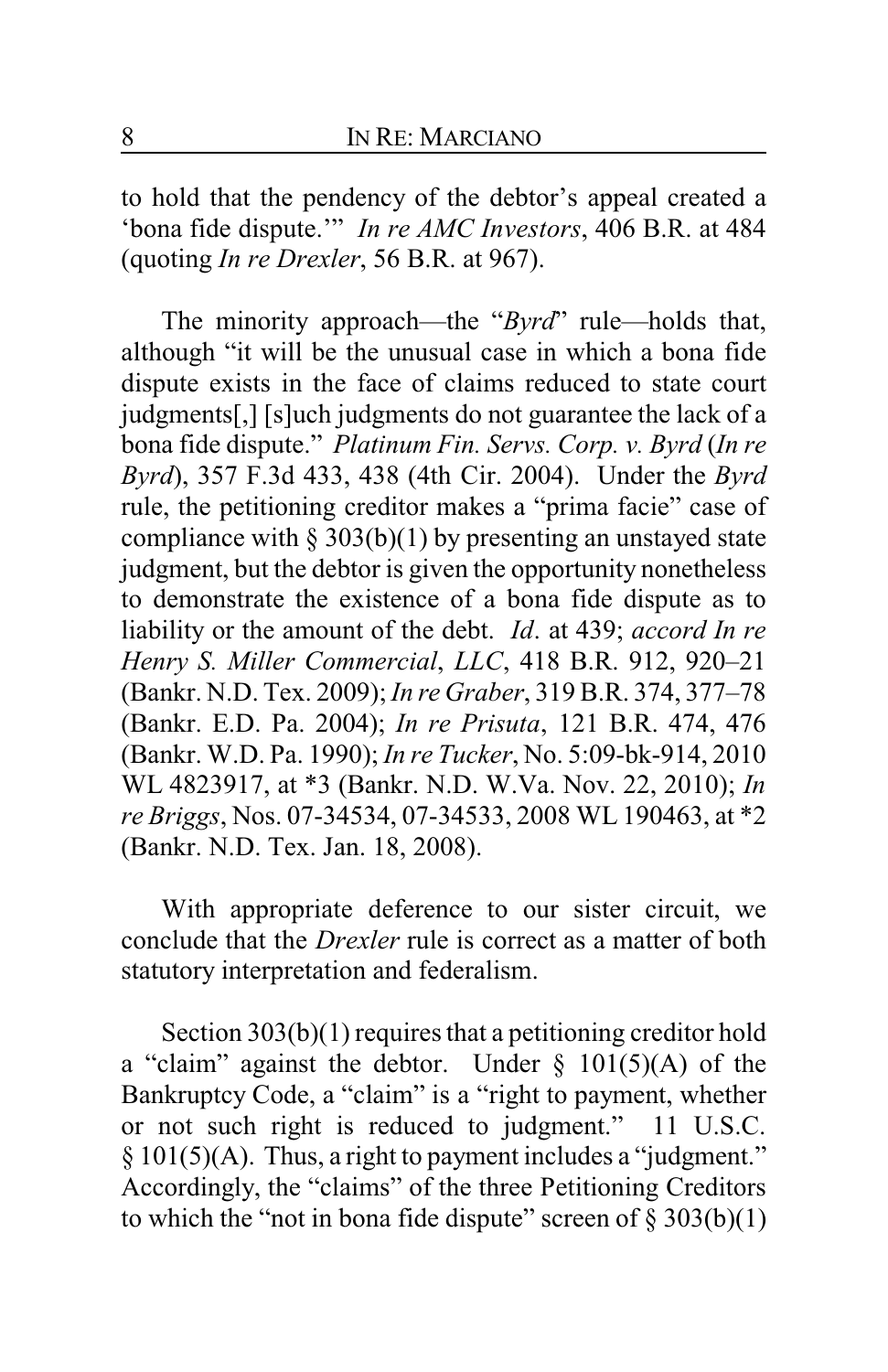applies are the three unstayed California judgments, not the underlying tort claims of defamation or slander. Under California law, these judgments, in the absence of a stay pending appeal, were plainly not contingent as to liability or amount. Rather, the Petitioning Creditors were entitled to immediate payment of those claims in the amounts set by the superior court judgments. *See* Cal. Civ. Proc. Code § 917.1(a)(1). The Petitioning Creditors thus had fully vested property interests in these claims under California law. See *Butner v. United States*, 440 U.S. 48, 55 (1979) (noting that property interests in bankruptcy proceedings are typically defined by state law).

Although conceding that the Petitioning Creditors were free under California law to collect the amounts owed under the judgments at the time the involuntary petition was filed, Marciano nonetheless claims that the bankruptcycourt should have evaluated the merits of the pending appeals before determining that the claims were not in bona fide dispute. His argument relies heavily on *Liberty Tool & Manufacturing v. Vortex Fishing Systems, Inc.* (*In re Vortex Fishing Systems, Inc.*), which posed the relevant inquiry under  $\S 303(b)(1)$  as "whether there is an objective basis for either a factual or legal dispute as to the validity of the debt." 277 F.3d 1057, 1064 (9th Cir. 2001) (internal quotation marks omitted).

The argument is not persuasive. *Vortex* dealt with contract claims not yet reduced to judgment. *Id.* at 1062–63. Under those circumstances,  $\S 303(b)(1)$  compelled an inquiry by the bankruptcy court as to the validity of the alleged debt in order to prevent the debtor from being forced into involuntary bankruptcy on the basis of a naked allegation of debt by a Petitioning Creditor. *Id.*; *see also In re Byrd*, 357 F.3d at 438 (noting that a central purpose of  $\S$  303(b)(1)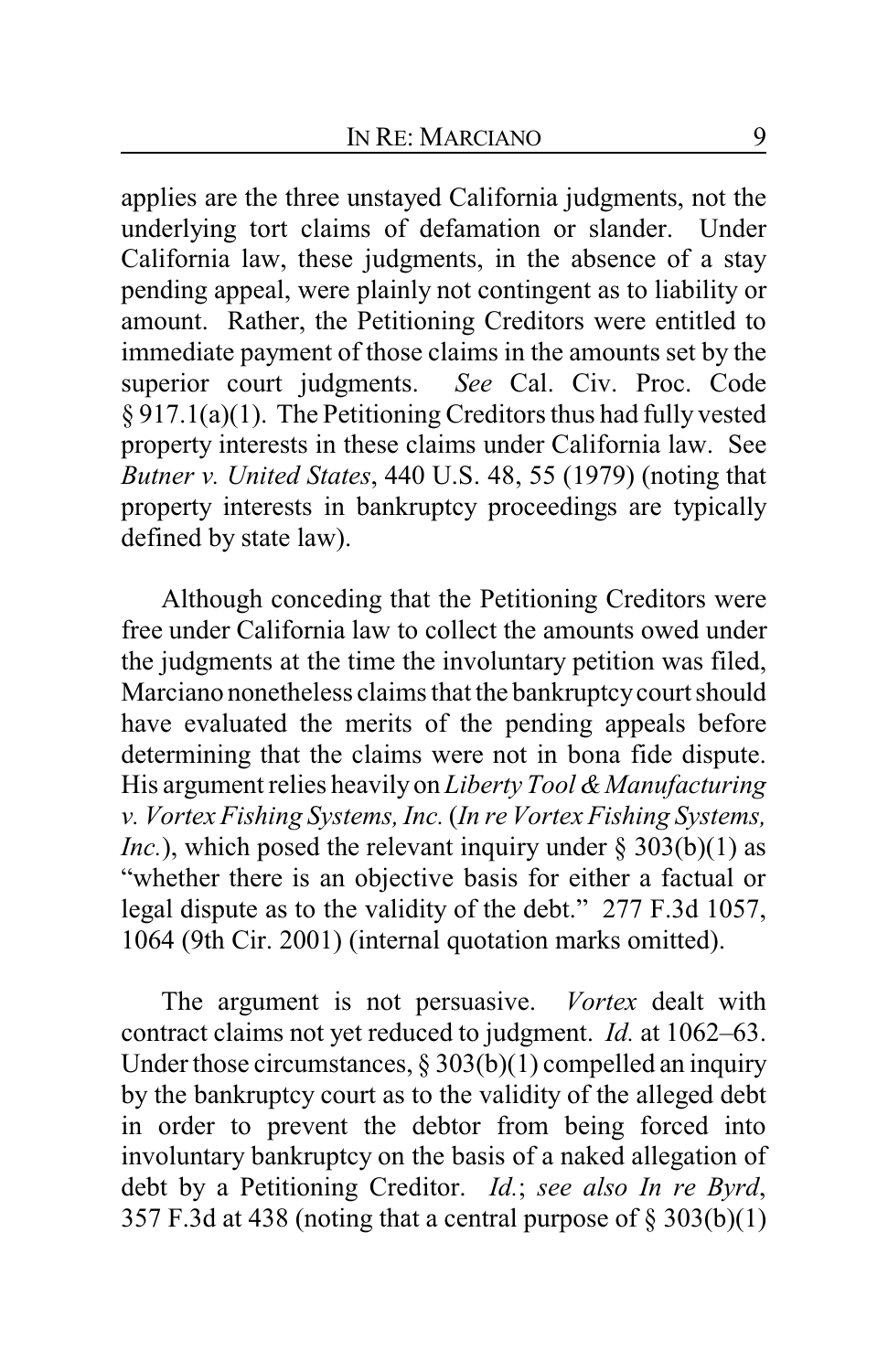is "to prevent creditors from using involuntary bankruptcy to coerce a debtor to satisfy a judgment even when substantial questions may remain concerning the liability of the debtor" (internal quotation marks omitted)). But where, as here, the amount and validity of the claims of the Petitioning Creditors have been established by non-default state judgments and the debtor's immediate liability cannot be disputed under governing state law, there can be no such concerns. Indeed, it is difficult to imagine a more "objective" measure of the validity of a claim than an unstayed judgment entered by a court of competent jurisdiction.

In these circumstances, allowing the bankruptcy court to inquire further as to the validity of the Petitioning Creditor's claims, rather than establishing an objective basis for evaluating § 303(b)(1) claims, instead "turns the court into an odds maker on appellate decision-making." *In re AMC Investors*, 406 B.R. at 485. Such a process, which almost always will turn on a judgment by an Article I federal court as to whether a state trial court erred as a matter of state law in entering the judgment or whether a state court erred in denying a stay pending appeal, cannot be more "objective" than simply honoring the unstayed state judgment. If required to evaluate the merits of a debtor's appeal at the time an involuntary petition is filed (often before appellate briefs are filed), reasonable jurists might well reach differing decisions. But there can be no dispute as to whether a state court judgment on appeal has been stayed.

Moreover, the *Byrd* approach runs counter to principles of federalism. Section 1738 of Title 28 of the United States Code requires a federal court to accord the judicial proceedings of a state court "the same full faith and credit in every court within the United States . . . as they have by law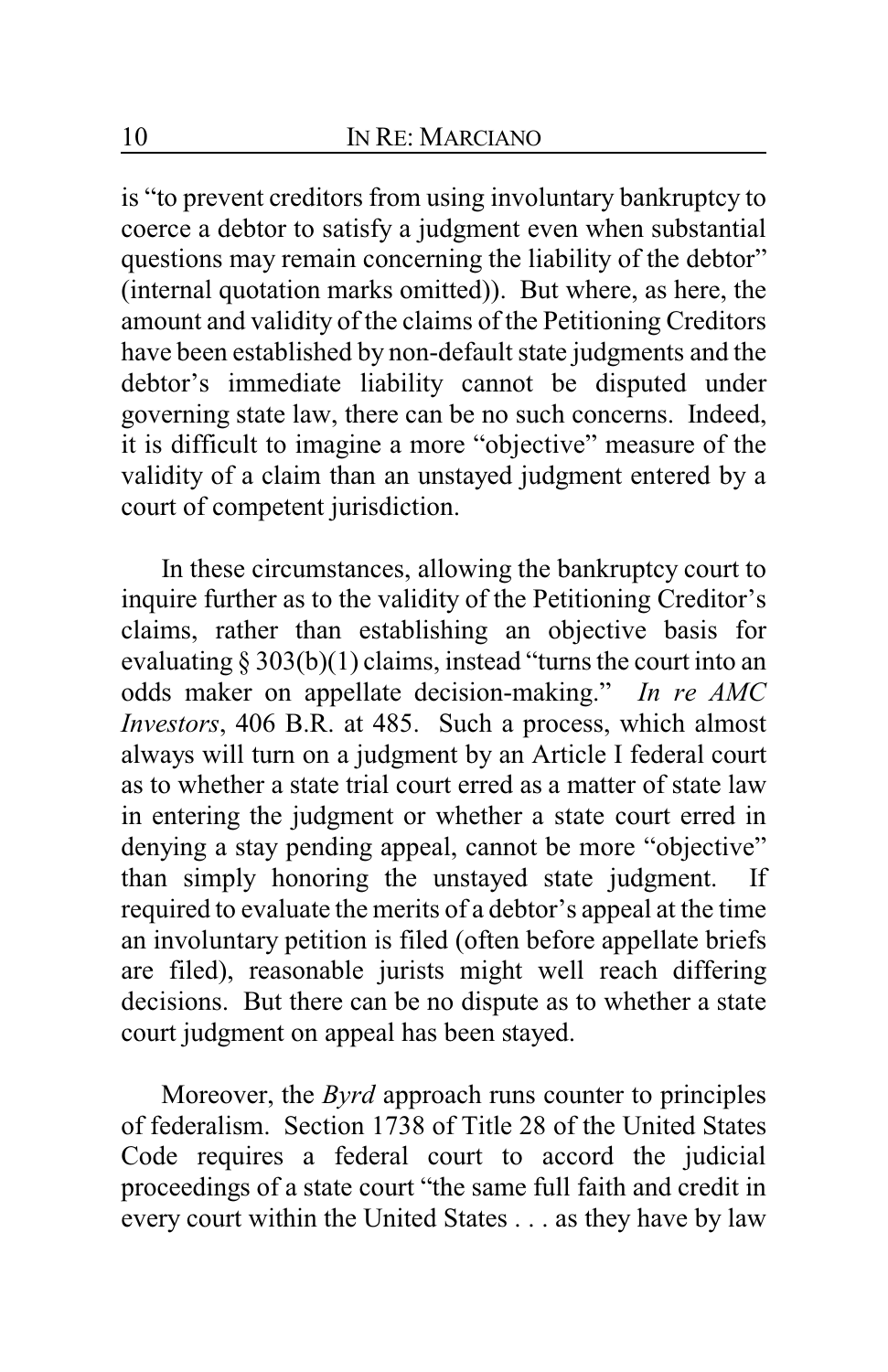or usage in the courts of such State." 28 U.S.C. § 1738. Such "full faith and credit" would be of little consequence if a federal court treated a non-default unstayed state judgment differently than it would be treated in its state of origin. If the creditor is entitled to have the judgment treated as valid in the state courts, we see no reason why a bankruptcy court should be allowed to question the judgment.

Congress could, of course, have modified the historic recognition of state sovereignty in § 1738 (which has its roots in the First Congress, *see* 1 Stat. 122 (May 26, 1790)), in adopting the Bankruptcy Code, but we discern no such intent in the current statute or its history. Section 63a of the Bankruptcy Act of 1898, the predecessor to § 303(b), required that a creditor filing an involuntary bankruptcy petition have a claim based upon a "fixed liability, as evidenced by a judgment or an instrument in writing, absolutely owing at the time of the filing of the petition against [the debtor]." In interpreting  $\S$  63a, we held almost a century ago:

> Where a judgment has not been paid, or has not been superseded on appeal by a bond . . . surely the judgment debtor cannot avoid the effect of levy and execution. And here the effect of the appeal . . . did not itself operate to stay execution or to stay proceedings or to make the judgment any the less an obligation absolutely owing by the bankrupt. . . . If the debt was then a fixed liability in the form of a judgment the right to file the claim existed.

*Moore v. Douglas* (*In re Berlin Dye Works & Laundry Co.*), 230 F. 399, 402 (9th Cir. 1916); *see also Grafton v. Lloyd*,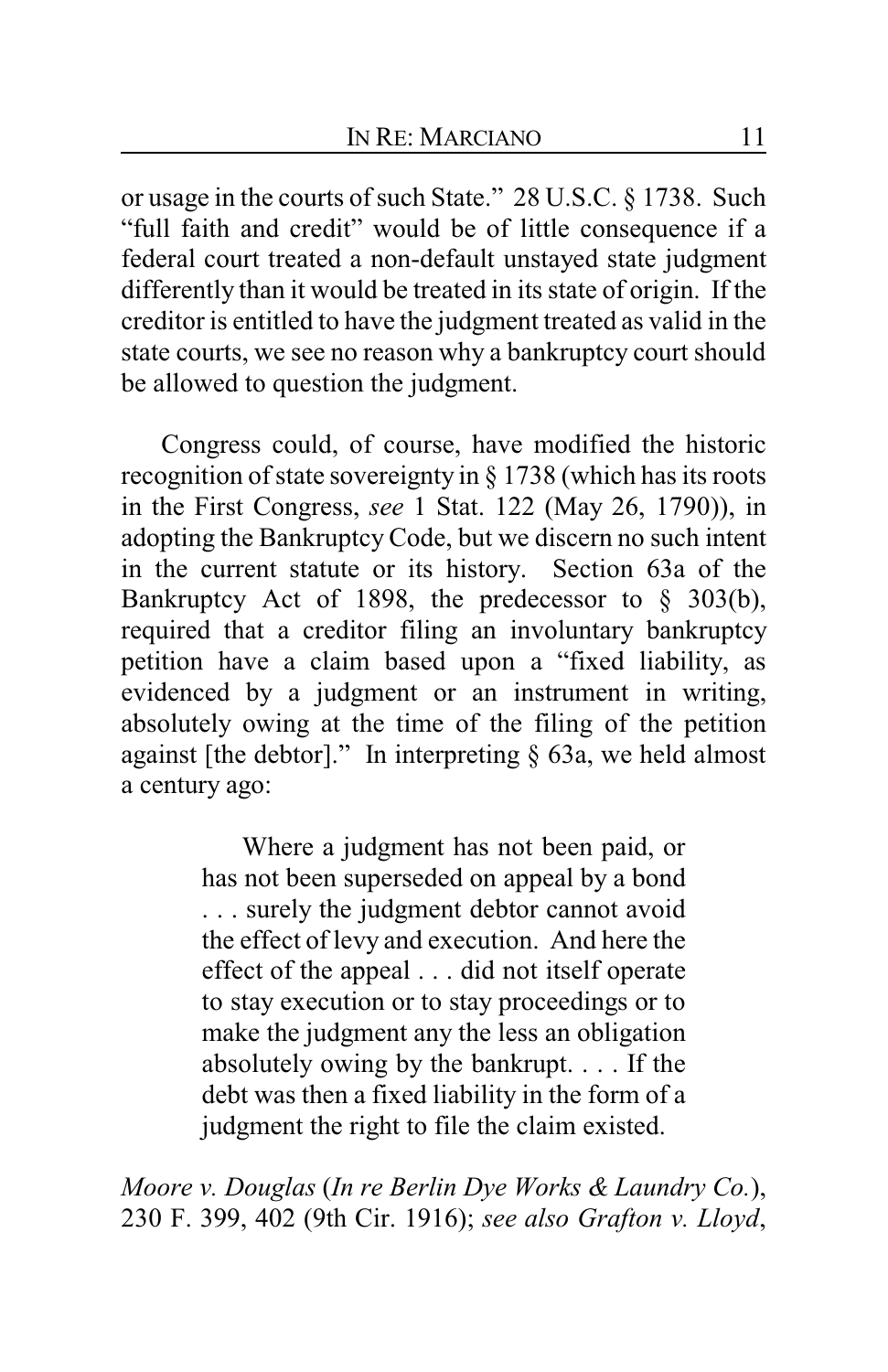86 F.2d 205 (9th Cir. 1936) (per curiam) (rejecting a debtor's contention that unstayed state judgments could not support an involuntary petition). Section 63a was replaced by § 303 in the Bankruptcy Reform Act of 1978, Pub. L. No. 95-598, 92 Stat. 2549. The Reform Act was designed to lighten the burden for creditors seeking to file an involuntary bankruptcy petition. Comm'n on the Bankruptcy Laws of the United States, Report of the Comm'n on the Bankruptcy Laws of the United States, H.R. Doc. No. 137, 93d Cong., 1st Sess. 1 (1973). Section 303(b) therefore should not be read as *sub silentio lowering* the status of unstayed state court judgments. *See also* Lawrence Ponoroff, *Involuntary Bankruptcy and the Bona Fides of a Bona Fide Dispute*, 65 Ind. L.J. 315, 322 (1990) (noting that the Reform Act "appreciablylightened the burden for creditors seeking to establish entitlement to involuntary relief").

Moreover, the *Drexler* approach well serves a central purpose of the involuntary bankruptcy laws—to "protect the threatened depletion of assets or to prevent the unequal treatment of similarly situat[ed] creditors." *In re Manhattan Indus., Inc.*, 224 B.R. 195, 200 (Bankr. M.D. Fla. 1997). When a bankruptcy court prevents holders of unstayed state judgments from invoking involuntary bankruptcy, the ready alternative is precisely what the Code seeks avoid—creditors "racing to the courthouse to dismember the debtor." *Danning v. Bozek* (*In re Bullion Reserve of N. Am.*), 836 F.2d 1214, 1217 (9th Cir. 1988).

We thus hold that an unstayed non-default state judgment is not subject to bona fide dispute for purposes of  $\S 303(b)(1)$ . The bankruptcy court did not err in finding that the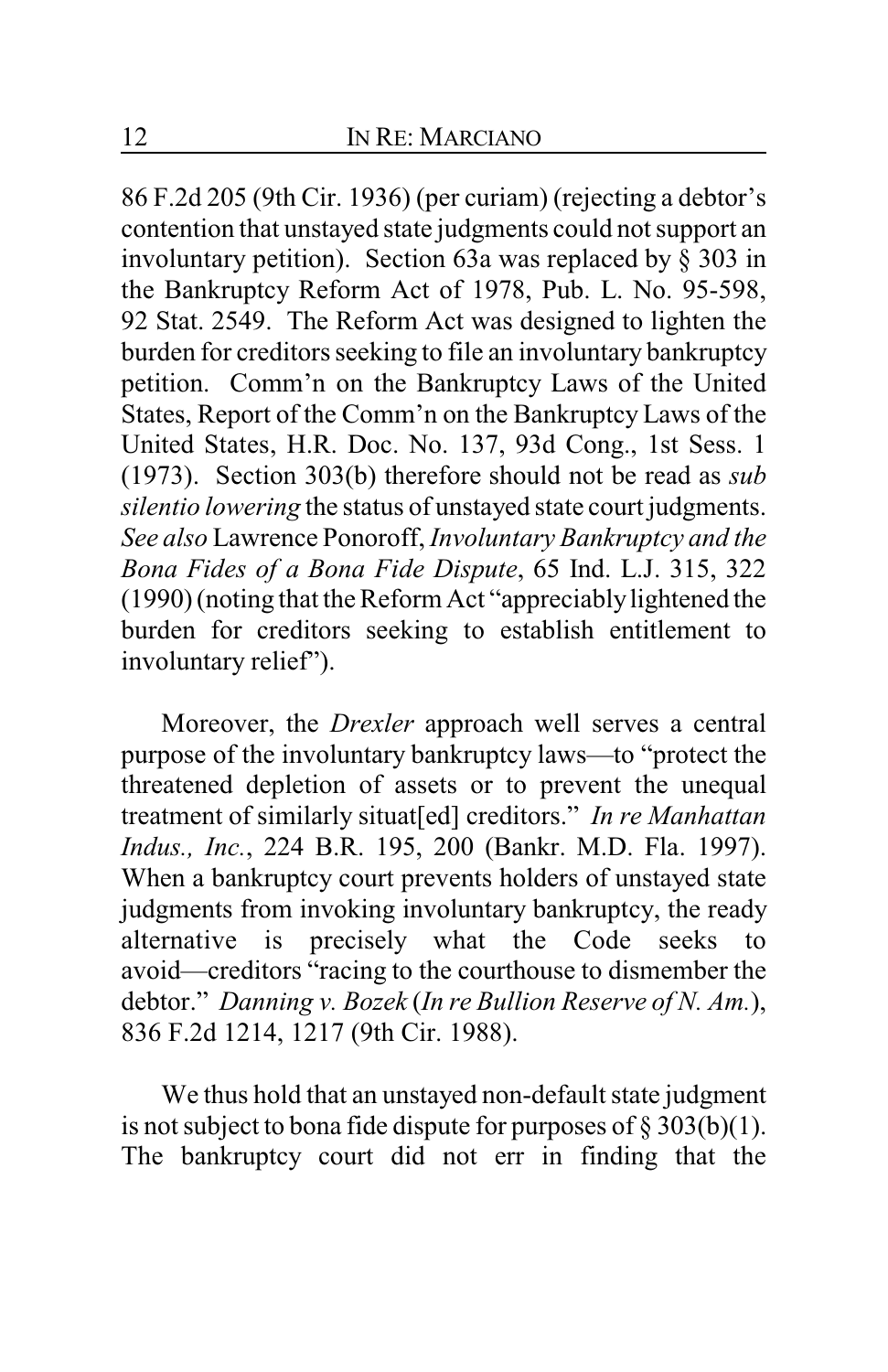Petitioning Creditors held claims meeting the requirements of § 303(b)(1).**<sup>4</sup>**

#### **IV.**

Finally, Marciano contends that the bankruptcy court erred in entering an order precluding discovery as to the Petitioning Creditors' alleged bad faith in filing the involuntary petition because (1) two Petitioning Creditors were the most aggressive of his creditors in their collection efforts, (2) the third Petitioning Creditor joined in the involuntary petition only after her settlement overtures were rebuffed, and (3) the Petitioning Creditors opposed Marciano's various stay applications. We review the entry of a protective order for abuse of discretion. *Foltz v. State Farm Mut. Auto. Ins. Co.*, 331 F.3d 1122, 1130 (9th Cir. 2003).

The Bankruptcy Code does not expressly provide for dismissal of an otherwise proper involuntary petition because of the subjective "bad faith" of the filers. But even assuming the theoretical availability of such a defense, we cannot perceive the benefit of discovery on the issue here, where each of the Petitioning Creditors held a substantial judgment against Marciano. The bankruptcy court did not abuse its discretion in concluding that further discovery would have been unlikely to produce any evidence material to the

**<sup>4</sup>** Shortly before oral argument, the California Court of Appeal affirmed the three judgments held by the Petitioning Creditors, but reduced each to \$10 million. *Gottlieb v. Fahs*, No. BC375824, 2012 WL 5310004, at \*1 (Cal. Ct. App. Oct. 29, 2012) (unreported). No timely petition for review was filed, and the Court of Appeal's judgment is now final. Because the issue of whether the involuntary petition was appropriate is measured at the time of filing, *In re Drexler*, 56 B.R. at 968, this affirmance does not inform our analysis today.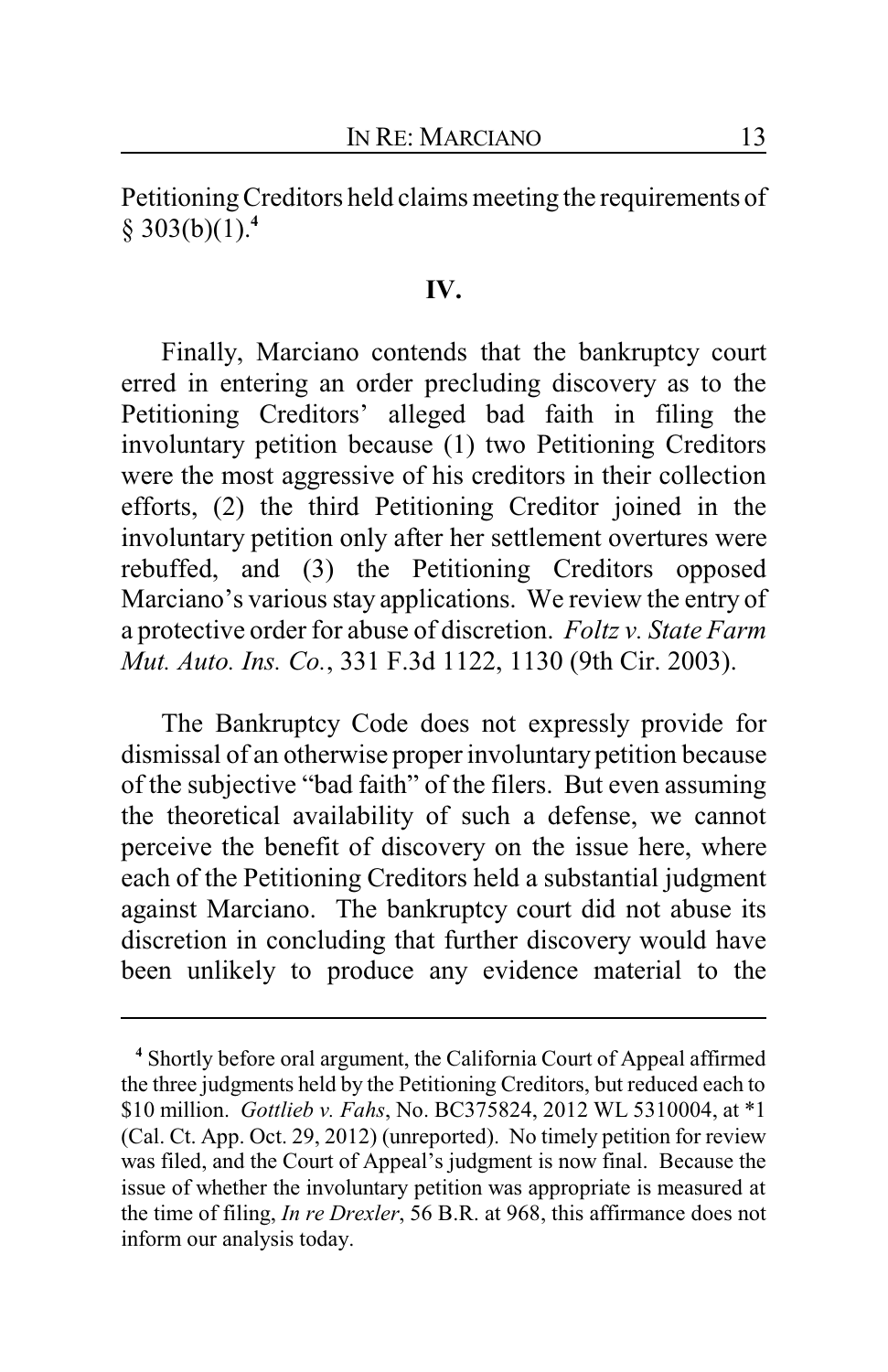pending summary judgment motions. *See* Fed. R. Civ. P.  $26(b)(2)(C)(iii)$  (requiring a protective order if the "burden or expense of the proposed discovery outweighs its likely benefit"); Fed. R. Bankr. P. 7026 (providing that Fed. R. Civ. P. 26 applies in adversarial bankruptcy proceedings).

## **AFFIRMED.**

IKUTA, Circuit Judge, dissenting:

The initiation of an involuntary bankruptcy case can have substantial consequences for a debtor, including "loss of credit standing, inability to transfer assets and carry on business affairs, and public embarrassment." *In re Reid*, 773 F.2d 945, 946 (7th Cir. 1985). To avoid potential abuses, the BankruptcyCode precludes creditors from forcing debtors into bankruptcy based on claims that are subject to a bona fide dispute, 11 U.S.C.  $\S$  303(b)(1), and we have required bankruptcy courts to scrutinize such claims on a case-by-case basis. *See In re Vortex Fishing Sys., Inc. (Vortex)*, 277 F.3d 1057, 1064 (9th Cir. 2001). But the majority departs from this precedent, adopting an unsupported per se rule that claims arising from certain state court judgments are *never* subject to a bona fide dispute. This new rule creates a circuit split, *see In re Byrd*, 357 F.3d 433, 438 (4th Cir. 2004) (rejecting this per se rule), is contrary to our case law, *see Vortex*, 277 F.3d at 1064, and erases a protection given to debtors under the Code. I respectfully dissent.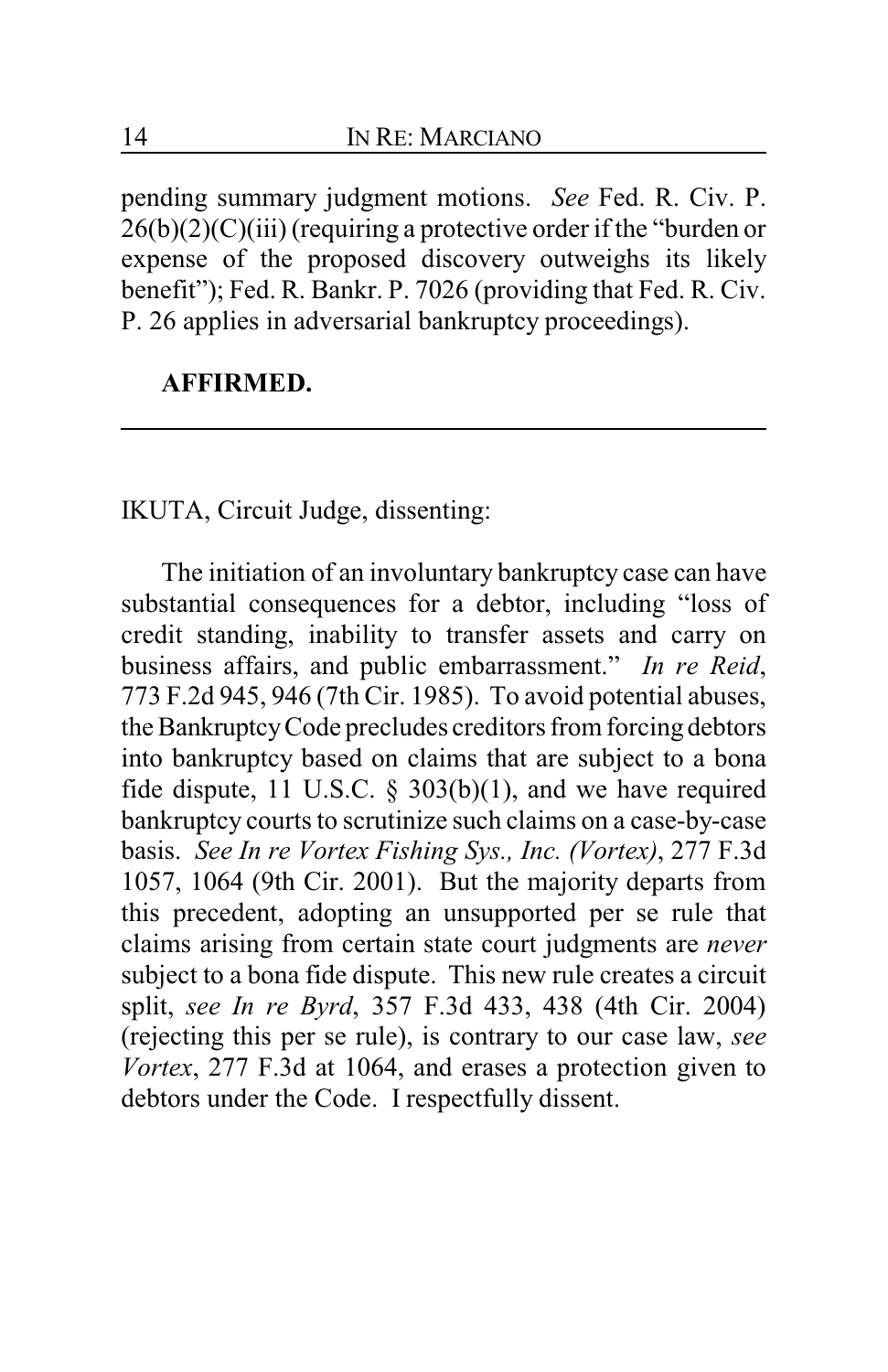## **I**

#### **A**

In this case, a state court awarded some \$95.3 million in damages to three of Marciano's former employees for defamation and intentional infliction of emotional distress. *See Fahs v. Marciano*, No. BC 375824 (Cal. Super. Ct. July 29, 2009); *Chapnick v. Marciano*, No. BC 375824 (Cal. Super. Ct. July 29, 2009); *Tagle v. Marciano*, No. BC 375824 (Cal. Super. Ct. July 30, 2009). The jury making this award did not consider Marciano's response to the employees' complaints, because the state court struck Marciano's answer and entered his default as a discovery sanction. Marciano appealed the judgments, but did not obtain a stay of the judgments pending appeal. *See In re Marciano (Marciano I)*, 446 B.R. 407, 416–17 (Bankr. C.D. Cal. 2010). While the appeal was pending, the three employees filed an involuntary petition against Marciano based on these judgments. *Id*. at 417.

Marciano argues, as he did before the bankruptcy court and bankruptcy appellate panel, that at the time the involuntary petition was filed, the claims arising from these judgments were "the subject of a bona fide dispute as to liability or amount" for purposes of § 303(b). Both bankruptcy courts rejected Marciano's argument without undertaking the case-specific inquiry required by our precedent. *See Marciano I*, 446 B.R. at 424; *In re Marciano (Marciano II)*, 459 B.R. 27, 54–55 (9th Cir. B.A.P. 2011); *but see Marciano II*, 459 B.R. at 59–62 (Markell, J., dissenting) (arguing that the per se rule is inconsistent with  $\S 303(b)$ 's text and Ninth Circuit precedent). Instead of correcting this error, the majority today signs off on the bankruptcy courts'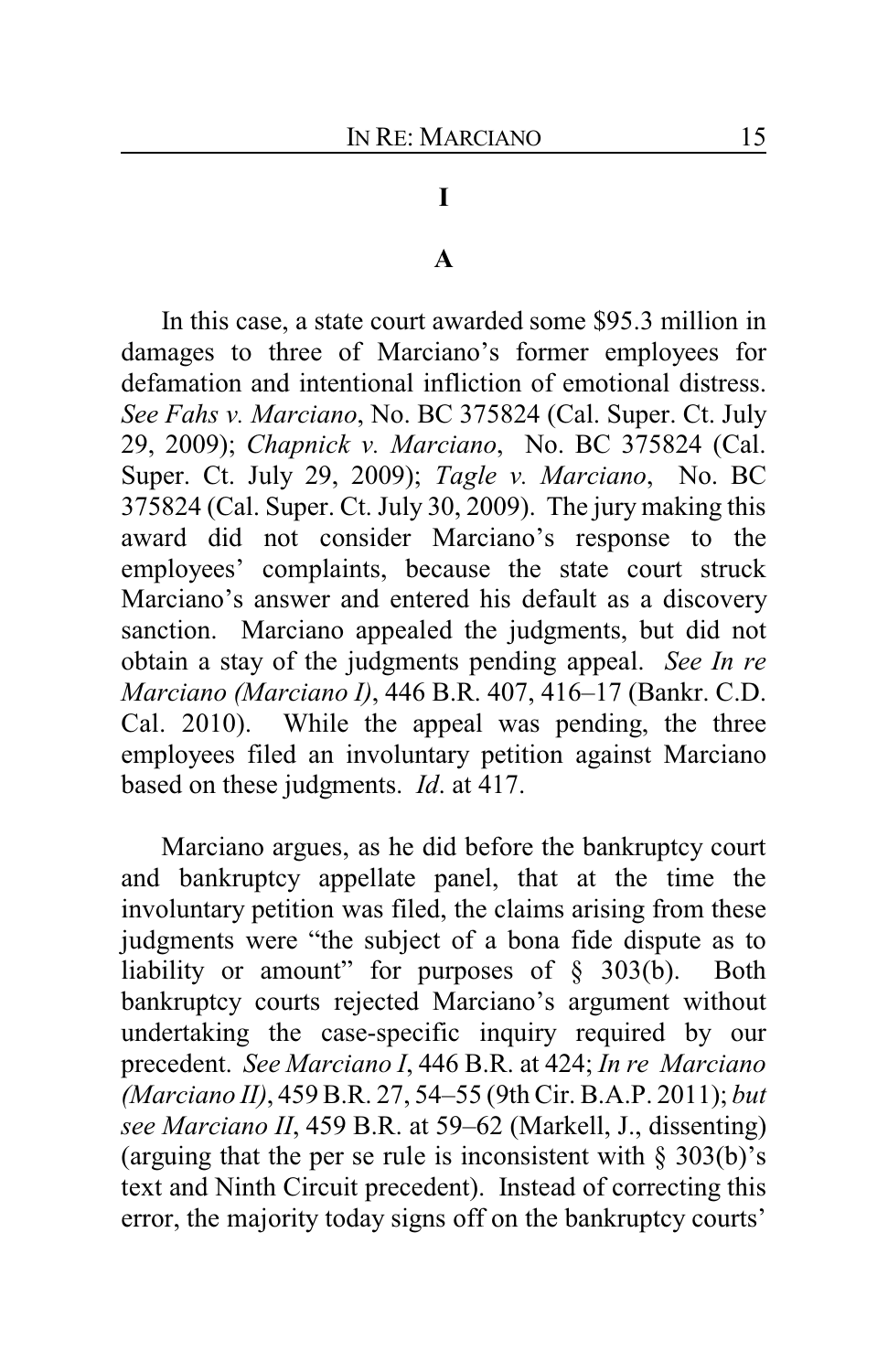shortcut, and decides as a matter of law that there cannot be "an objective basis for either a factual or a legal dispute as to the validity," *Vortex*, 277 F.3d at 1064, of a claim based on an unstayed state court judgment, *see* Maj. op. at 8. This is contrary to the text of the statute and our case law.

#### **B**

Section 303(b) of the Code specifies the circumstances in which creditors can place a debtor into involuntary bankruptcy. **<sup>1</sup>** Because "[t]he filing of an [i]nvoluntary [p]etition should not be lightlyundertaken," *Higgins v. Vortex Fishing Sys., Inc. (Higgins)*, 379 F.3d 701, 707 (9th Cir. 2004) (quoting *In re Advance Press & Litho, Inc.*, 46 B.R. 700, 702 (Bankr. D. Colo.1984)), Congress created safeguards to "discourage inappropriate and frivolous filings." *Id.* Among other things, at least three creditors must join forces to commence an involuntary case against a debtor

(1) by three or more entities, *each of which is either a holder of a claim against such person that is not* contingent as to liability or *the subject of a bona fide dispute as to liability or amount*, or an indenture trustee representing such a holder, if such noncontingent, undisputed claims aggregate at least \$14,425 more than the value of any lien on property of the debtor securing such claims held by the holders of such claims

11 U.S.C. § 303(b)(1) (emphasis added).

<sup>&</sup>lt;sup>1</sup> Subsection (b), in relevant part, states:

<sup>(</sup>b) An involuntary case against a person is commenced by the filing with the bankruptcy court of a petition under chapter 7 or 11 of this title—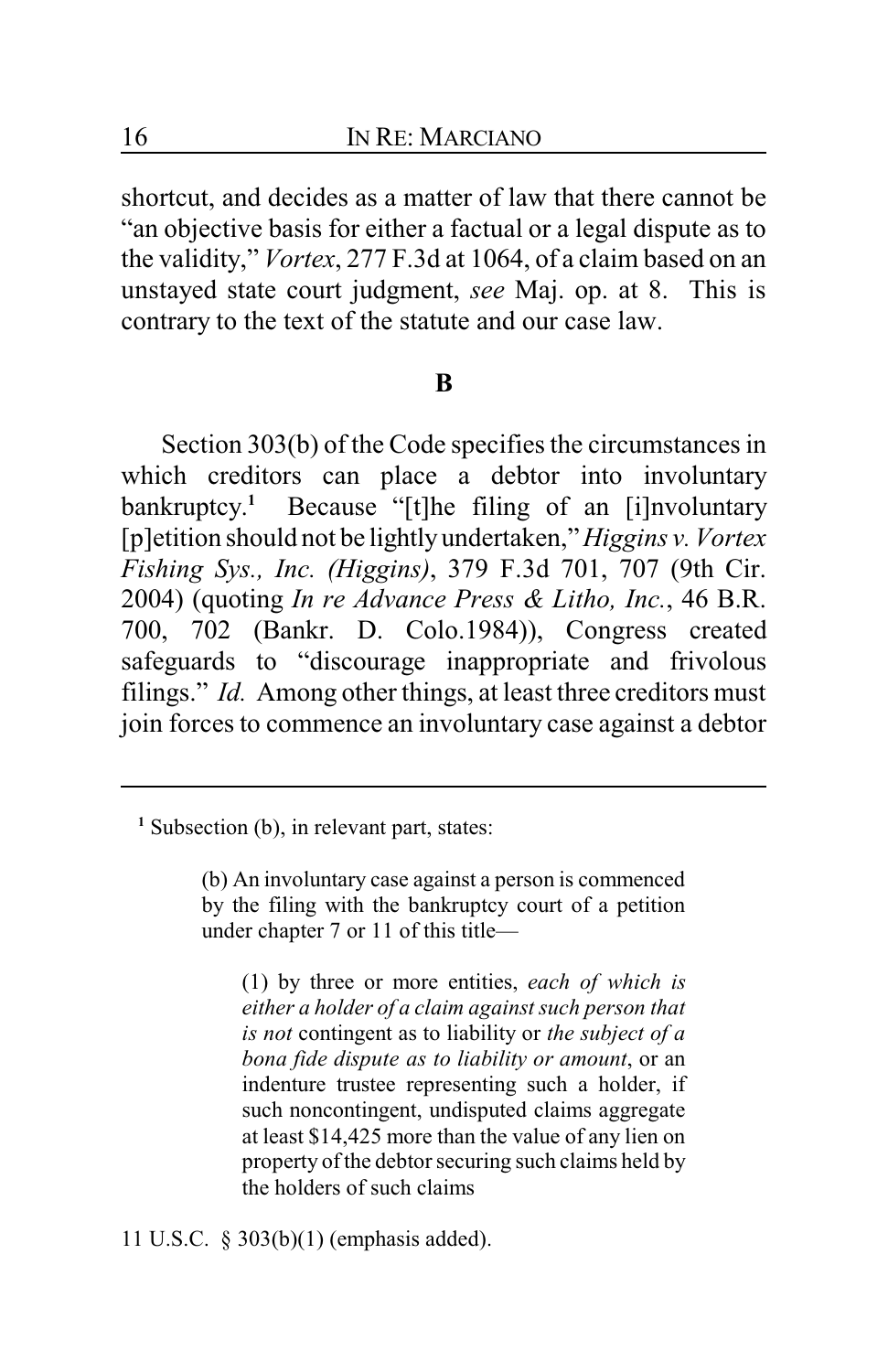like Marciano, and each of them must hold a claim "that is not contingent as to liability or the subject of a bona fide dispute as to liability or amount."  $\S 303(b)(1)$ .

In *Vortex*, we adopted "the objective test used by the other circuits" for determining whether there is a "bona fide dispute" under  $\S 303(b)$ . 277 F.3d at 1062. The test requires courts to "determine whether there is an objective basis for either a factual or a legal dispute as to the validity of the debt." *Id*. at 1064 (quoting *In re Busick*, 831 F.2d 745, 750 (7th Cir. 1987)). This is a factual inquiry. *Id.* "A bankruptcy court is not asked to evaluate the potential outcome of a dispute, but merely to determine whether there are facts that give rise to a legitimate disagreement over whether money is owed, or, in certain cases, how much." *Id*. By requiring a factual, case-by-case inquiry into the nature of each claim, *Vortex* precludes the majority's per se rule.

The Fourth Circuit reached the same conclusion in *Byrd*. In considering "whether an unstayed state court judgment that is pending appeal can constitute a 'bona fide dispute' for purposes of the BankruptcyCode," 357 F.3d at 435–36, *Byrd* first adopted the same "objective test" for determining the existence of a bona fide dispute as we adopted in *Vortex*. *See id.* at 437. The Fourth Circuit then declined to adopt any per se rule that claims based on unstayed state court judgments can never be in "bona fide dispute." *Id.* at 438. *Byrd*'s reasoning was straightforward: even after judgment is rendered in a state case, "substantial questions may remain about a debtor's liability, notwithstanding judgments in a creditor's favor." *Id*. (quoting *In re Prisuta*, 121 B.R. 474, 476 (Bankr. W.D. Pa. 1990)). Although "it will be the unusual case in which a bona fide dispute exists in the face of claims reduced to state court judgments," state court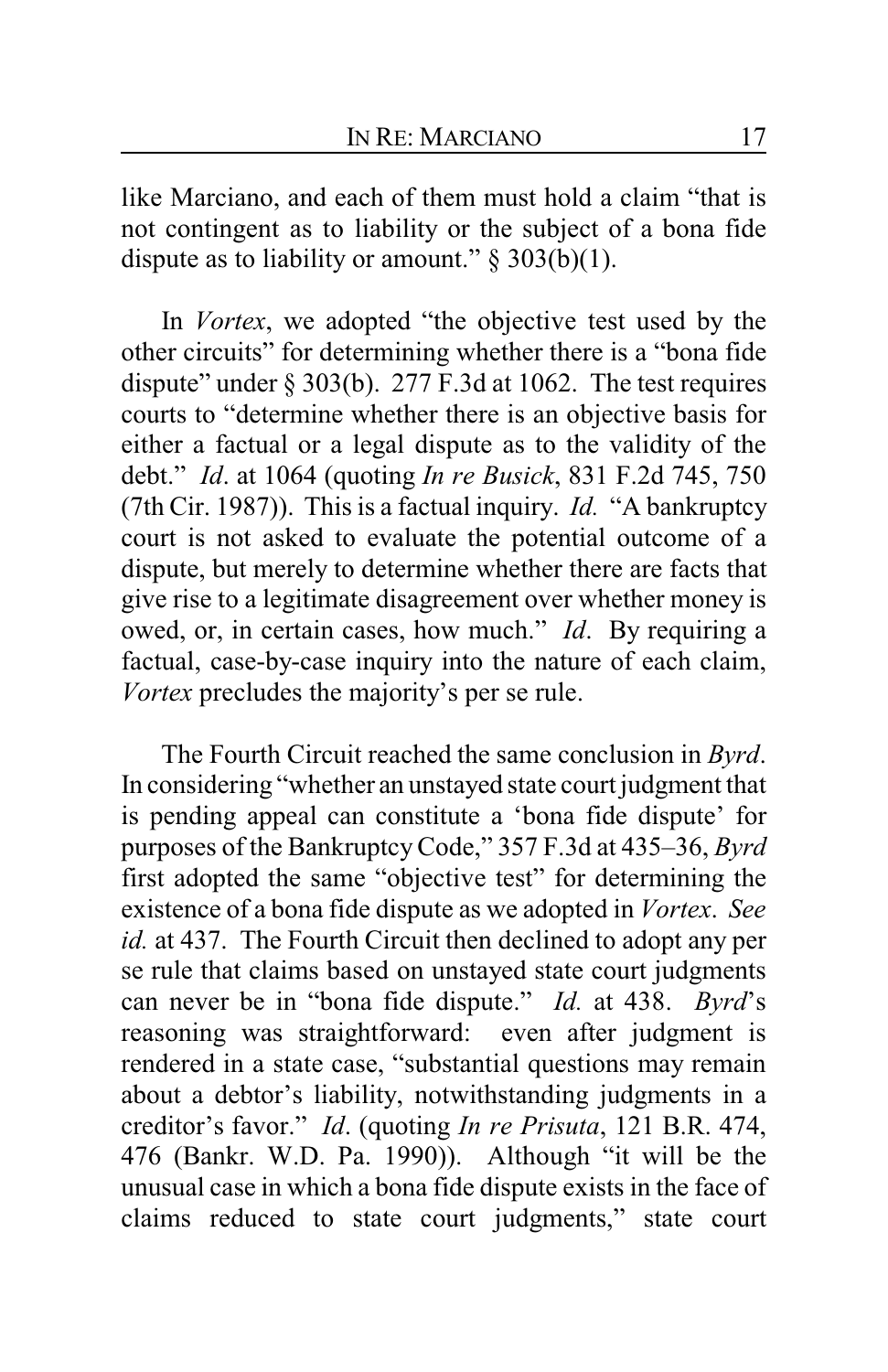judgments hardly "guarantee the lack of a bona fide dispute," particularly in the absence of an appellate ruling or "in the face of contrary rulings by other" state trial courts. *Id.*

*Byrd*'s reasoning is clearly applicable here. Given the circumstances of the \$95 million judgments against Marciano, the bankruptcy court was at least bound to consider whether there were legitimate questions regarding Marciano's liability and the amount of damages, as well as whether the trial court's conclusion was contrary to the rulings of other state courts. *See, e.g.*, *id*. As later events showed, Marciano's contention that the employees' claims were subject to a bona fide dispute as to amount was well justified: the state appellate court ultimately reduced the amount of each award to \$10 million. *See Gottlieb v. Fahs*, No. BC218087, 2012 WL 5310004, at \*1 (Cal. Ct. App. Oct. 29, 2012). Under these circumstances, the bankruptcycourt erred in failing to apply the *Vortex* test to determine whether there was an objective basis for a dispute as to the validity of the creditors' claims.

### **II**

Instead of adhering to our precedent and following the Fourth Circuit's well-reasoned lead, the majority adopts a shortcut solution that skips over the safeguard of scrutinizing claims carefully before placing a debtor in involuntary bankruptcy. None of the majority's reasons for enunciating this new per se rule withstands scrutiny.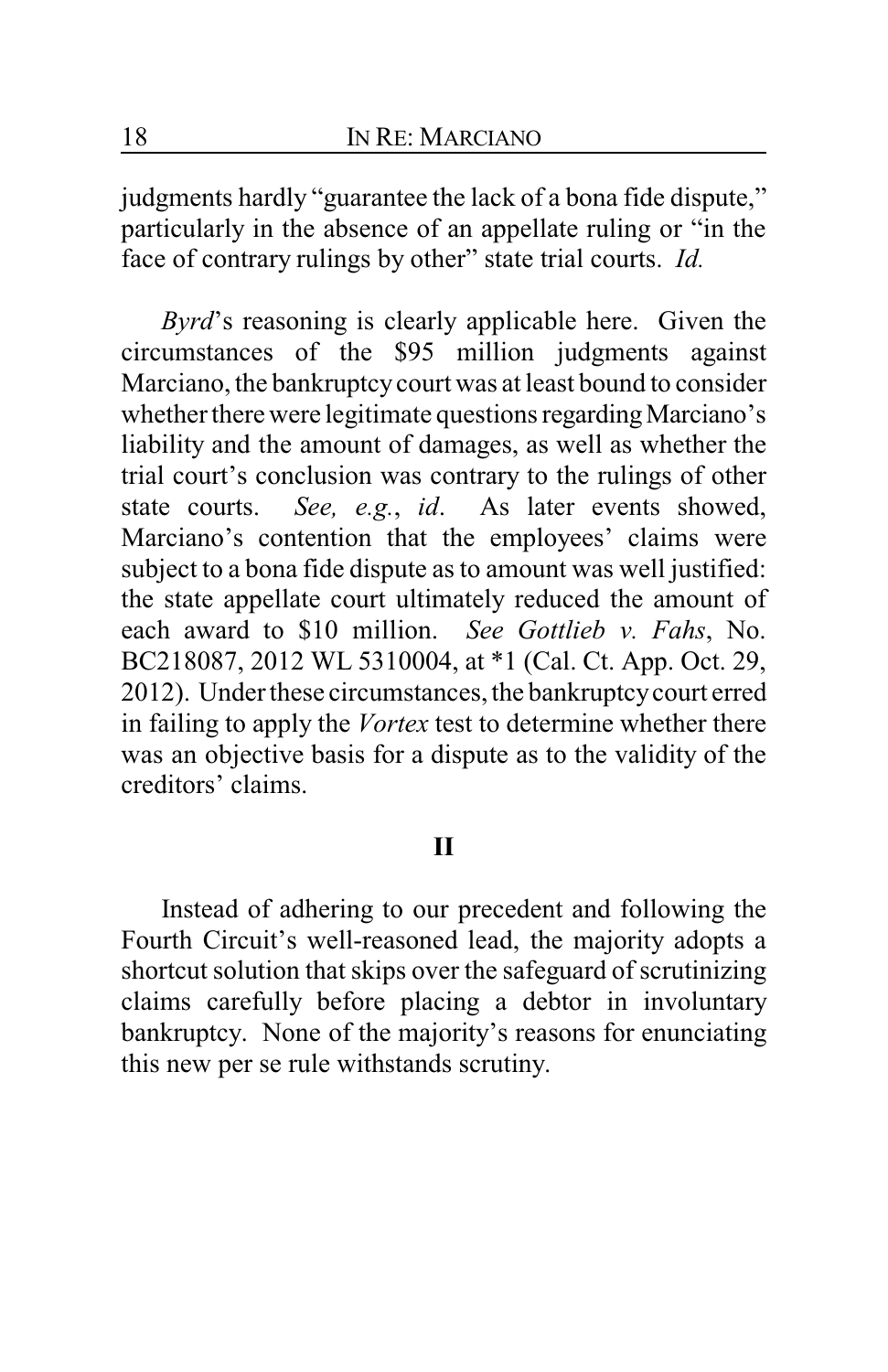#### **A**

First, the majority errs in concluding that an immediately enforceable judgment is equivalent to an undisputed claim. Maj. op. at 8–9. The majority's reasoning seems to be that once a claim is reduced to judgment, the judgment is a "claim," and because an unstayed state court judgment is immediately enforceable, there can be no objective basis for dispute as to the "claim's" liability or amount. *Id*. Both parts of this analysis are wrong. First, the Code's definition of "claim" does not include "judgment." Section 101(5) of Title 11 defines "claim" to mean a "right to payment, *whether or not* such right is reduced to judgment." *Id*. (emphasis added). As this language makes clear, a claim is a "right to payment," not a "judgment," and it is irrelevant whether the right to payment has been reduced to judgment. Reading § 101(5) and § 303(b) together, therefore, the bankruptcy court must determine whether the *right to payment* is subject to a bona fide dispute, not whether any resulting judgment is subject to such a dispute.

Once this error is corrected, it is clear that the immediate enforceability of an unstayed judgment has no bearing on whether there is "an objective basis for either a factual or a legal dispute as to the validity of the debt." *Vortex*, 277 F.3d at 1064. If a "judgment" is not a "claim," then it is irrelevant whether the enforceability of a judgment is beyond dispute. *See, e.g.*, *In re Henry S. Miller Commercial, LLC* , 418 B.R. 912, 920 (Bankr. N.D. Tex. 2009) ("[A]ll of the courts that conclude that an unstayed judgment (even if on appeal) is not a claim that is the subject of a bona fide dispute seem to conflate the concept of 'enforceable judgment' with the concept of there being a claim that is not subject to a bona fide dispute."). Under California law, a creditor's claim may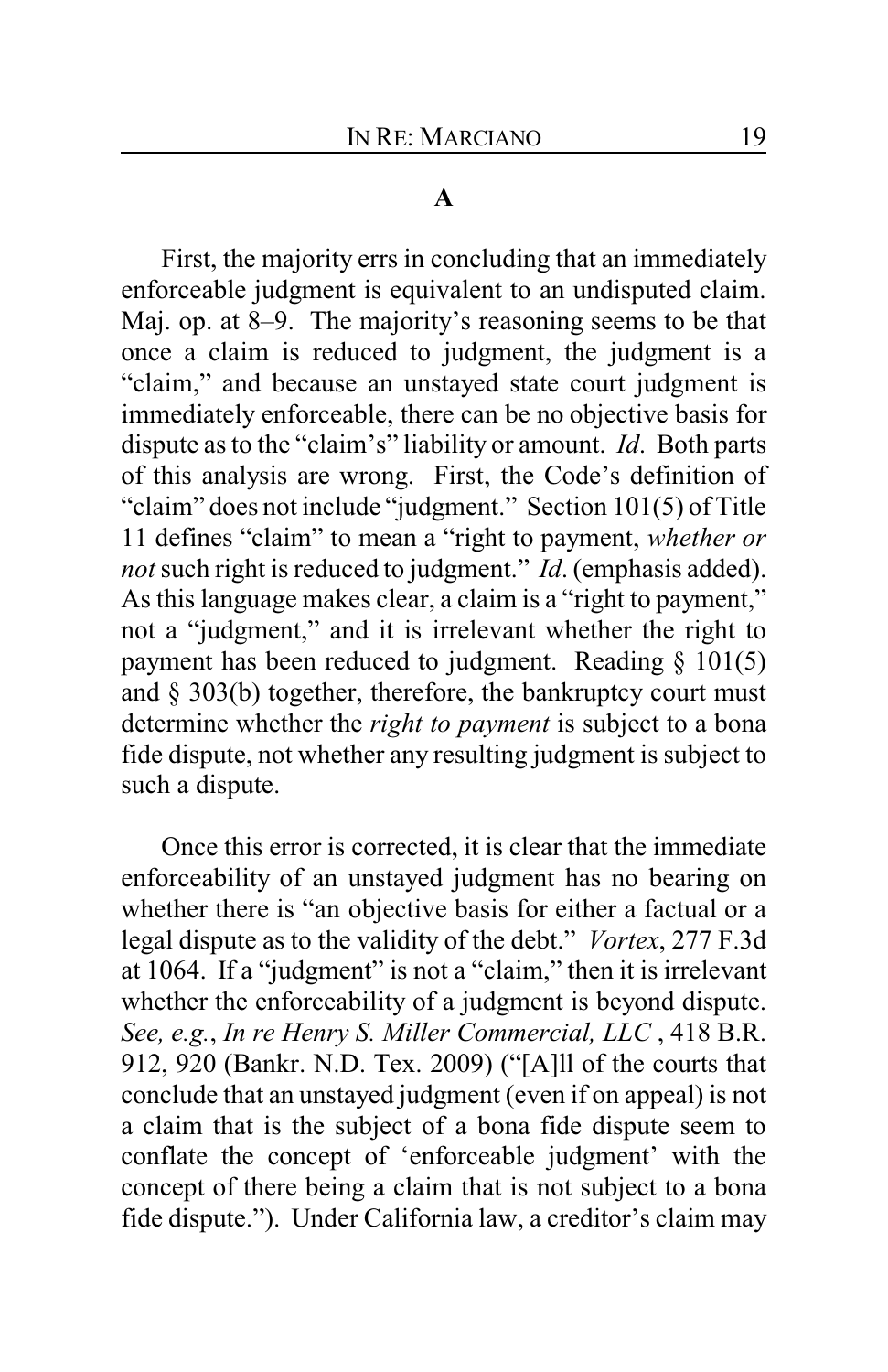be subject to a bona fide dispute, and the debtor may ultimately prevail on appeal, even if the creditor has enforced an unstayed judgment issued by the trial court. If the debtor does ultimately prevail on appeal, a court can simply unwind the creditor's collection efforts. *See Stockton Theatres, Inc. v. Palermo*, 264 P.2d 74, 78 (Cal. Dist. Ct. App. 1953); 9 Witkin, Cal. Proc. 5th, §§ 900–03 (2008). When a judgment is reversed, both the appellate court and the trial court will attempt "to place the parties in as favorable a position as they could have been in had the judgment[ ] not been enforced pending appeal." *Gunderson v. Wall*, 126 Cal. Rptr. 3d 880, 883 (Cal. Ct. App. 2011) (internal quotation marks omitted); Cal. Code Civ. P. § 908 ("When the judgment or order is reversed or modified, the reviewing court may direct that the parties be returned so far as possible to the positions they occupied before the enforcement of or execution on the judgment or order.").

Because an unstayed state judgment is not a "claim," and because the immediate enforceability of a judgment is irrelevant to the § 303(b) inquiry, neither argument justifies the majority's per se rule.

#### **B**

The majority likewise errs in ignoring the objective test we enunciated in *Vortex*. Although the majority claims that *Vortex* is distinguishable on its facts, and should be read as applying only to "contract claims not yet reduced to judgment," Maj. op. at 9, this purported distinction is plainly wrong. We first noted in *Vortex* that "[t]his Circuit has not defined a 'bona fide dispute' . . . nor is it defined by statute."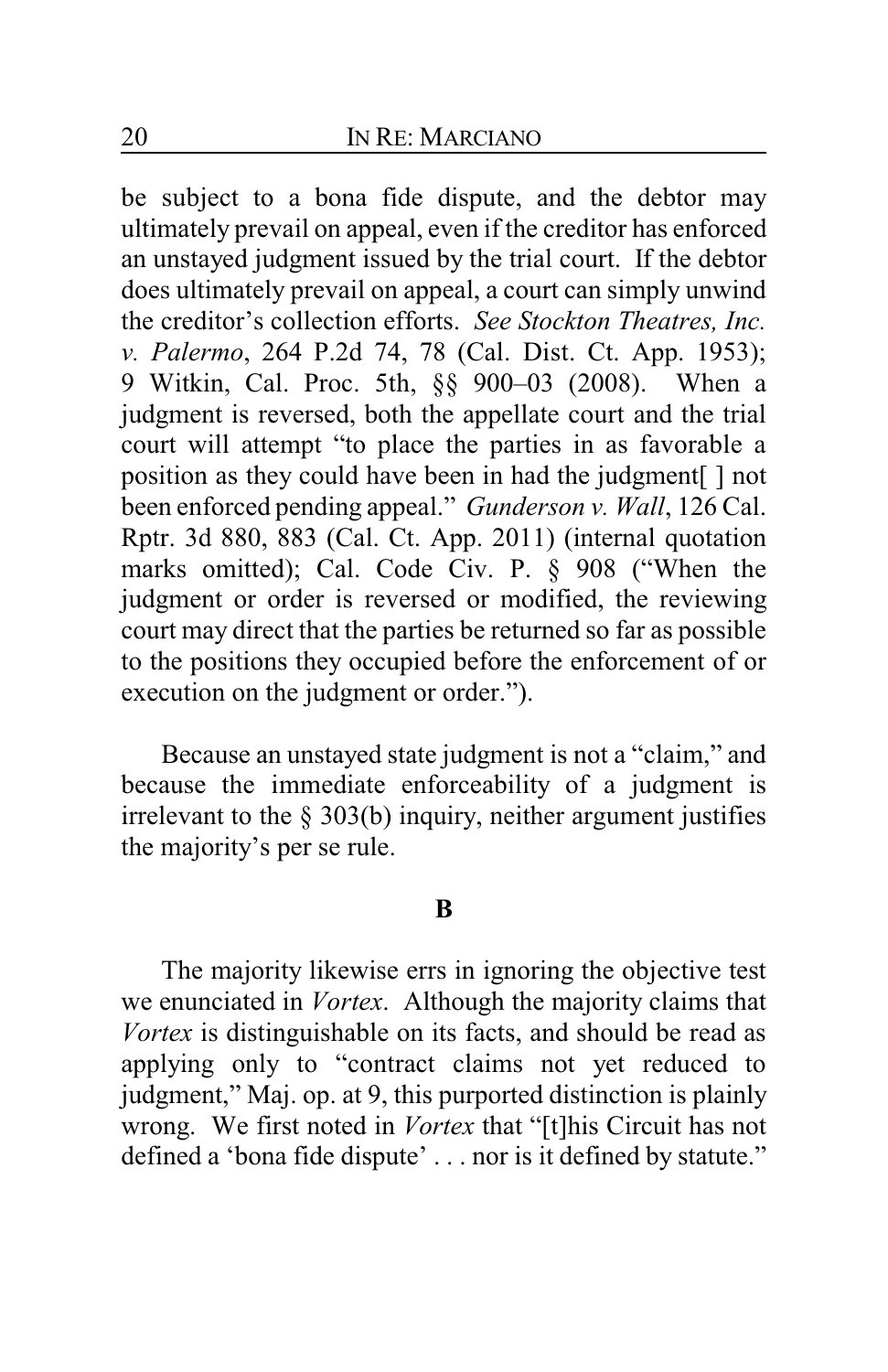*Vortex*, 277 F.3d at 1064. We then considered the objective test enunciated by the Seventh Circuit, and noted that "all other circuit courts that have considered the question have adopted some variation" of this objective test. *Id.* After considering and rejecting the use of a subjective test, we stated that "[w]e join our sister circuits in adopting the objective test for dispute regarding liability or amount." *Id.* Clearly, our articulation of the objective test in *Vortex* (expressly joining the other circuits that had adopted the test) was not dependent on the facts of that case, but rather provided the circuit's construction of "subject to a bona fide dispute" in  $\S$  303(b).

Alternatively, the majority asserts that its per se rule is consistent with *Vortex*, because a per se rule is even more "objective" than the *Vortex* test. Maj. op. at 10. This makes little sense. The *Vortex* test does not require courts to be "objective" in some unspecified manner, but rather to "determine whether there is an *objective basis* for either a factual or a legal dispute as to the validity of the debt." *Vortex*, 277 F.3d at 1064 (quoting *In re Busick*, 831 F.2d 745, 750 (7th Cir. 1987)) (emphasis added). In other words, *Vortex* requires a particular objective approach, and one which is inconsistent with the majority's approach.

## **C**

The majority also argues that "the *Byrd* approach runs counter to principles of federalism," Maj. op. at 10, by failing to give state court judgments "full faith and credit" in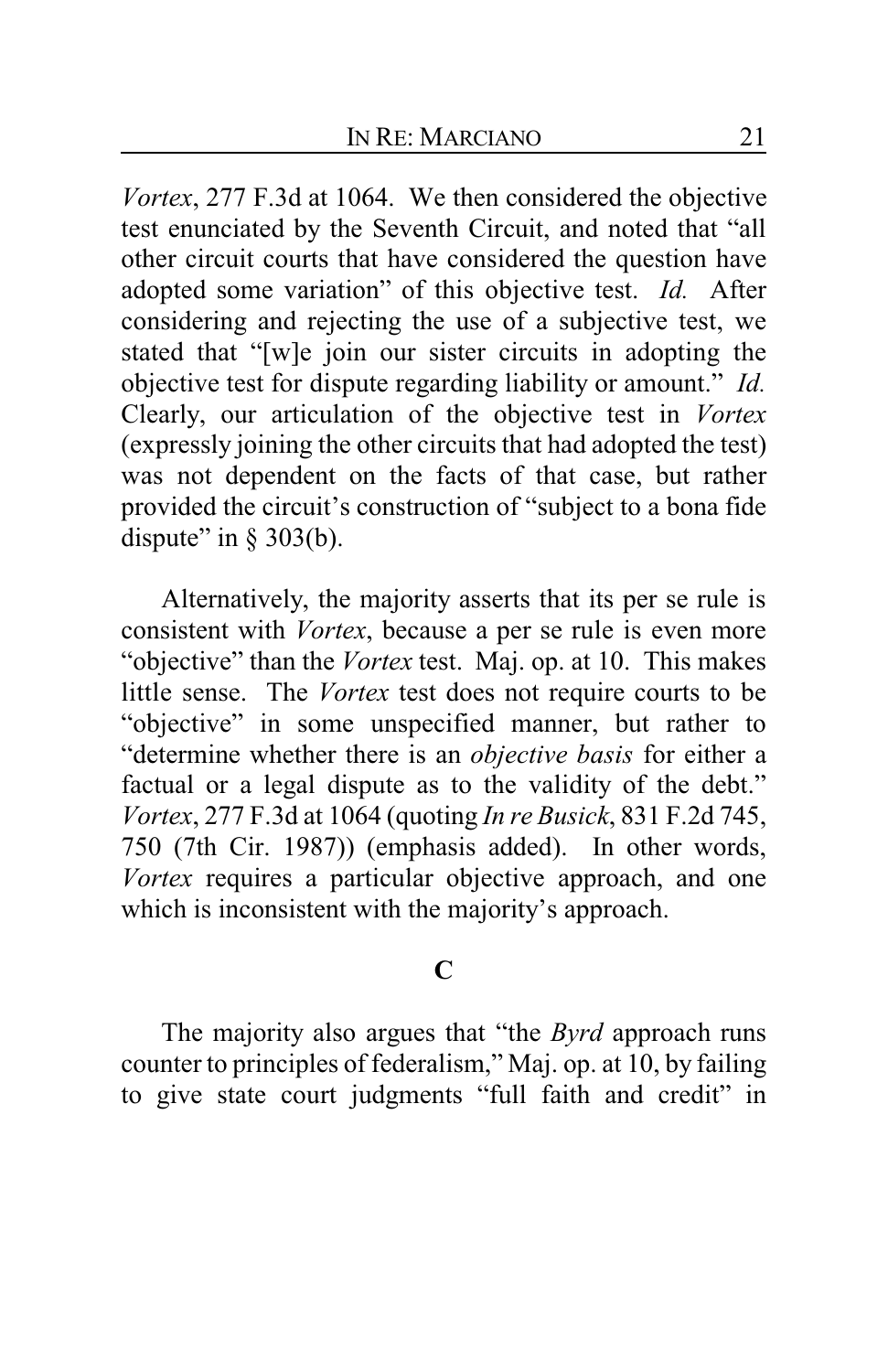accordance with the Full Faith and Credit Act, *see* 28 U.S.C. § 1738.<sup>2</sup> This argument is unavailing.

The Full Faith and Credit Act requires federal courts to give state court judgments the same "full faith and credit" they would receive in courts of that state. *See Matsushita Elec. Indus. Co. v. Epstein*, 516 U.S. 367, 373 (1996). Generally, this means that federal courts must "apply the pertinent state's collateral estoppel principles." *In re Cantrell*, 329 F.3d 1119, 1123 (9th Cir. 2003); *see also Grogan v. Garner*, 498 U.S. 279, 284 n.11 (1991). In this case, for instance, § 1738 requires us to give the California judgment against Marciano the same preclusive effect it would have in state court. Thus, under California issue preclusion rules, we are barred from reconsidering Marciano's liability, *see In re Diamond*, 285 F.3d 822, 828–29 (9th Cir. 2002), or from adjusting the amount awarded to the state court plaintiffs, *see In re Sasson*,

**2** 28 U.S.C. § 1738 states, in relevant part:

The records and judicial proceedings of any court of any such State, Territory or Possession, or copies thereof, shall be proved or admitted in other courts within the United States and its Territories and Possessions by the attestation of the clerk and seal of the court annexed, if a seal exists, together with a certificate of a judge of the court that the said attestation is in proper form.

Such Acts, records and judicial proceedings or copies thereof, so authenticated, shall have the same full faith and credit in every court within the United States and its Territories and Possessions as they have by law or usage in the courts of such State, Territory or Possession from which they are taken.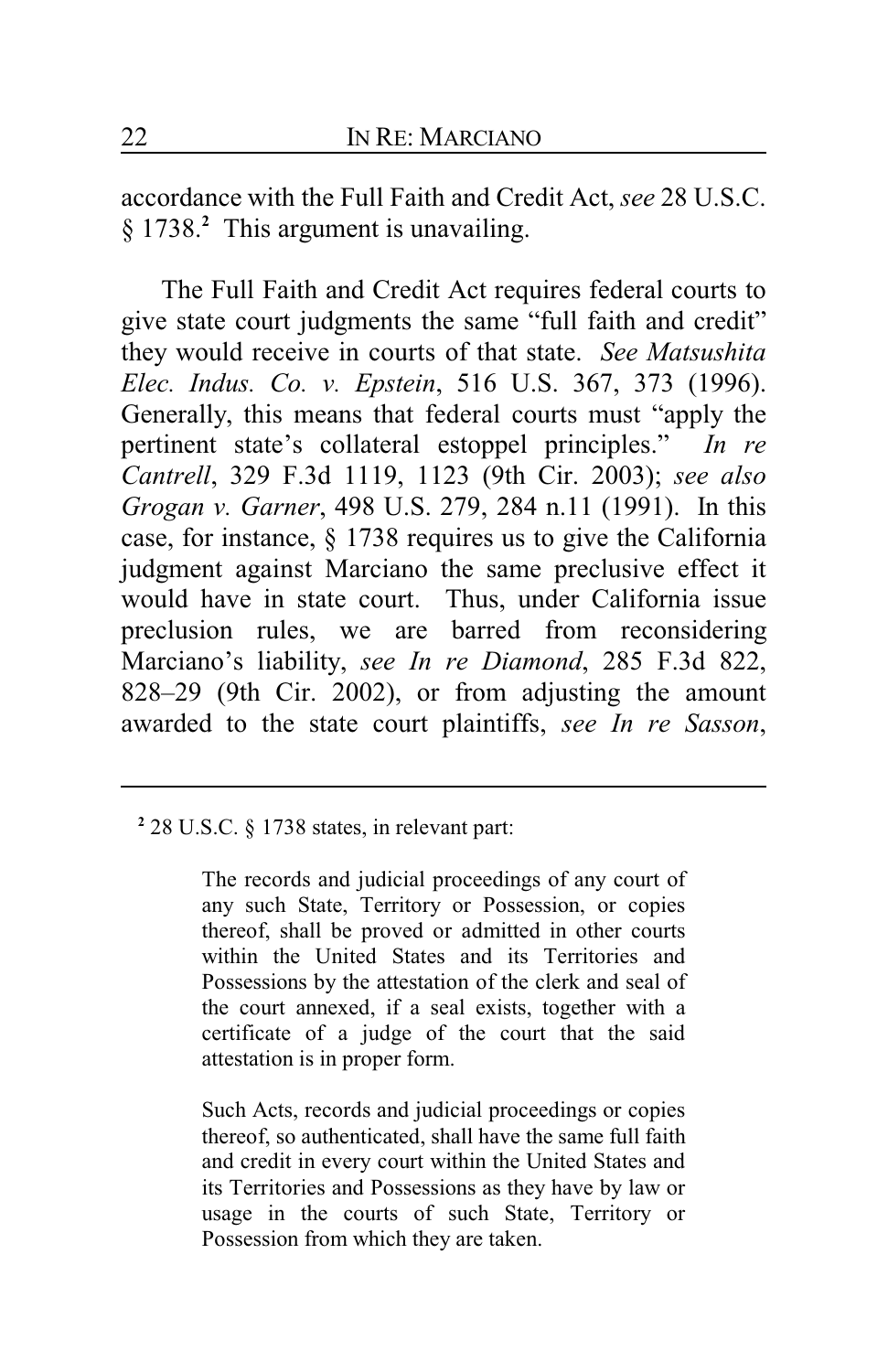424 F.3d 864, 872 (9th Cir. 2005), since these issues were already fully adjudicated in state court.

But giving effect to the language of § 303(b) does not require federal courts to reassess liability or the amount of a state court judgment. As *Byrd* explained in rejecting a similar argument, the question whether the parties could relitigate liability or amount is not related to the question whether the debtor's appeals "themselves constituted genuine disputes." *Byrd*, 357 F.3d at 440. A bankruptcy court does not relitigate the debtor's liability "by inquiring into the genuineness" of the debtor's appeals for purposes of  $\S$  303(b), because in doing so it does not "actually resolv[e] any disputed question of fact or law." *Id*. at 440–41. We have recognized in other settings that the question whether a determination is *subject to* a genuine dispute is separate from determining the merits of that dispute. *See, e.g.*, 28 U.S.C. § 1292(b)(1) (2006) (allowing district court judges to certify interlocutory appeals of orders involving "a controlling question of law as to which there is substantial ground for difference of opinion"); *Slack v. McDaniel*, 529 U.S. 473, 484 (2000) (certificates of appealability may issue if "the prisoner shows, at least, that jurists of reason would find it debatable whether the petition states a valid claim of the denial of a constitutional right.").

In short, determining whether a claim based on a state court judgment is subject to a bona fide dispute does not require us to relitigate any issue decided in a state court proceeding. Therefore, the natural reading of  $\S$  303(b)(1), under which federal bankruptcy courts must determine whether such a bona fide dispute exists, is entirely consistent with the Full Faith and Credit Act.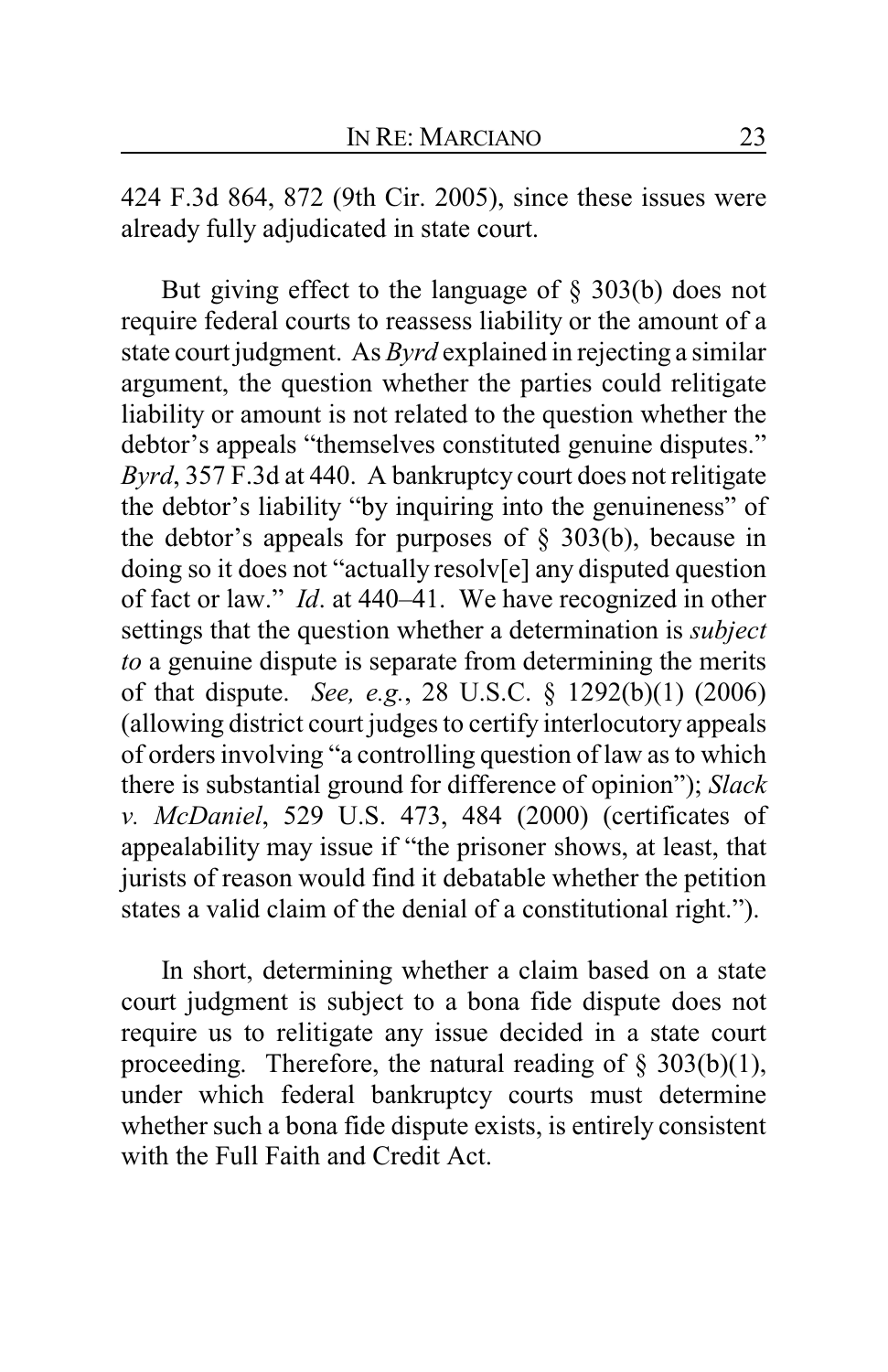### **D**

The majority's legislative history argument likewise fails. The majority asserts that legislative history shows that the Bankruptcy Reform Act "was designed to lighten the burden for creditors seeking to file an involuntary bankruptcy petition." Thus, according to the majority,  $\S$  303(b)(1) "should not be read as *sub silentio lowering* the status of unstayed state court judgments." Maj. op. at 12.

Yet, as is so often the case, different portions of the same legislative history point in the other direction, and suggest that the "bona fide dispute" language was added to protect debtors from threats of involuntary bankruptcy by creditors holding claims of questionable validity. *See* 130 Cong. Rec. S.7,618 (daily ed. June 19, 1984) (statement of Sen. Baucus) ("I believe this amendment, although a simple one, is necessary to protect the rights of debtors and to prevent misuse of the bankruptcy system as a tool of coercion."); 148 Cong. Rec. S.11,728 (daily ed. Nov. 20, 2002) (statement of Sen. Baucus) ("[A]n involuntary bankruptcy action should not be employed by litigants seeking to gain more leverage than they would have if they disputed contract performance in the proper judicial forum."); *see also* Lawrence Ponoroff, *Involuntary Bankruptcy and the Bona Fides of a Bona Fide Dispute*, 65 Ind. L. J. 315, 335 (1990) (noting that these "remarks evince a revived concern about the potentially ruinous consequences which the initiation of an involuntary proceeding can have on a debtor's business."). At best, the evidence we have about Congress's intentions and purposes with respect to the "bona fide dispute" language is limited and ambiguous. The majority thus falls into the dangerous trap of "allowing ambiguous legislative history to muddy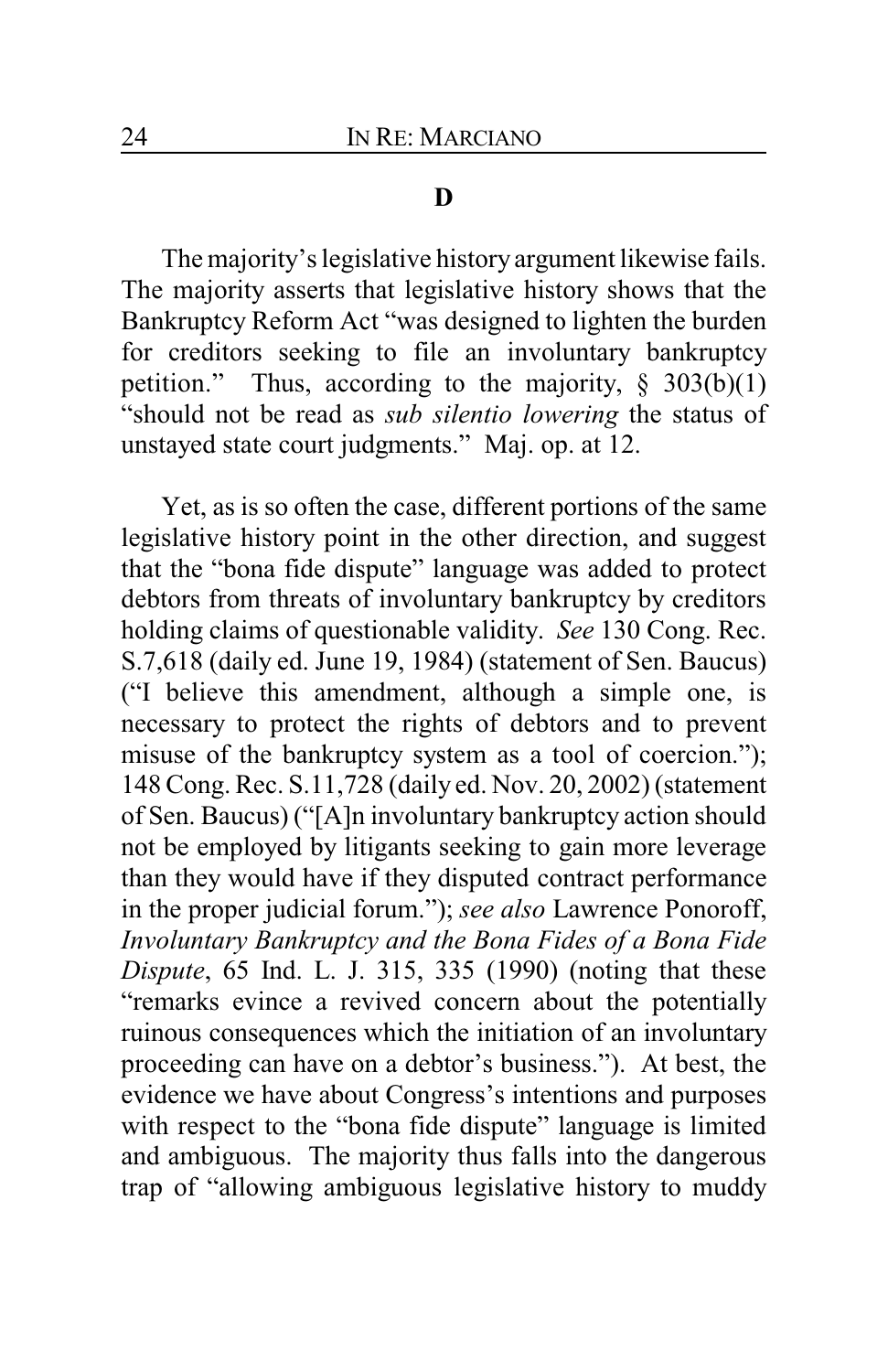clear statutory language." *Milner v. Dep't of the Navy*, 131 S. Ct. 1259, 1266 (2011).

#### **E**

Finally, the majority turns to policy, and asserts that its per se "approach well serves a central purpose of the involuntary bankruptcy laws—to 'protect the threatened depletion of assets or to prevent the unequal treatment of similarly situated creditors.'" Maj. op. at 12 (quoting *In re Manhattan Indus., Inc.*, 224 B.R. 195, 200 (Bankr. M.D. Fla. 1997)). But the Code does not instruct courts to pursue this goal at all costs. "The BankruptcyCode does not require that a debtor's assets be dissipated while frivolous or hopeless appeals wend their way through the courts, but neither does it permit debt collection by every creditor that has reduced its claims to judgment." *Byrd*, 357 F.3d at 441. To the contrary, the "bona fide dispute" language in  $\S$  303(b)(1) functions as a safeguard against abuses of involuntary bankruptcy. After today's opinion, that safeguard may now be circumvented.

#### **III**

Under *Vortex*, the majority should have examined whether there was an objective basis for Marciano's contention. By ignoring this case-specific inquiry in favor of a per se rule, the majority has erroneously elevated judicial efficiency above Congress's clear commands, ignored our own precedent, and created a circuit split. This result is especially worrisome in the context of bankruptcy, where uniformity is sufficiently important that our Constitution authorizes Congress to establish "uniform laws on the subject of bankruptcies throughout the United States." U.S. Const. Art. I, § 8, cl. 4.